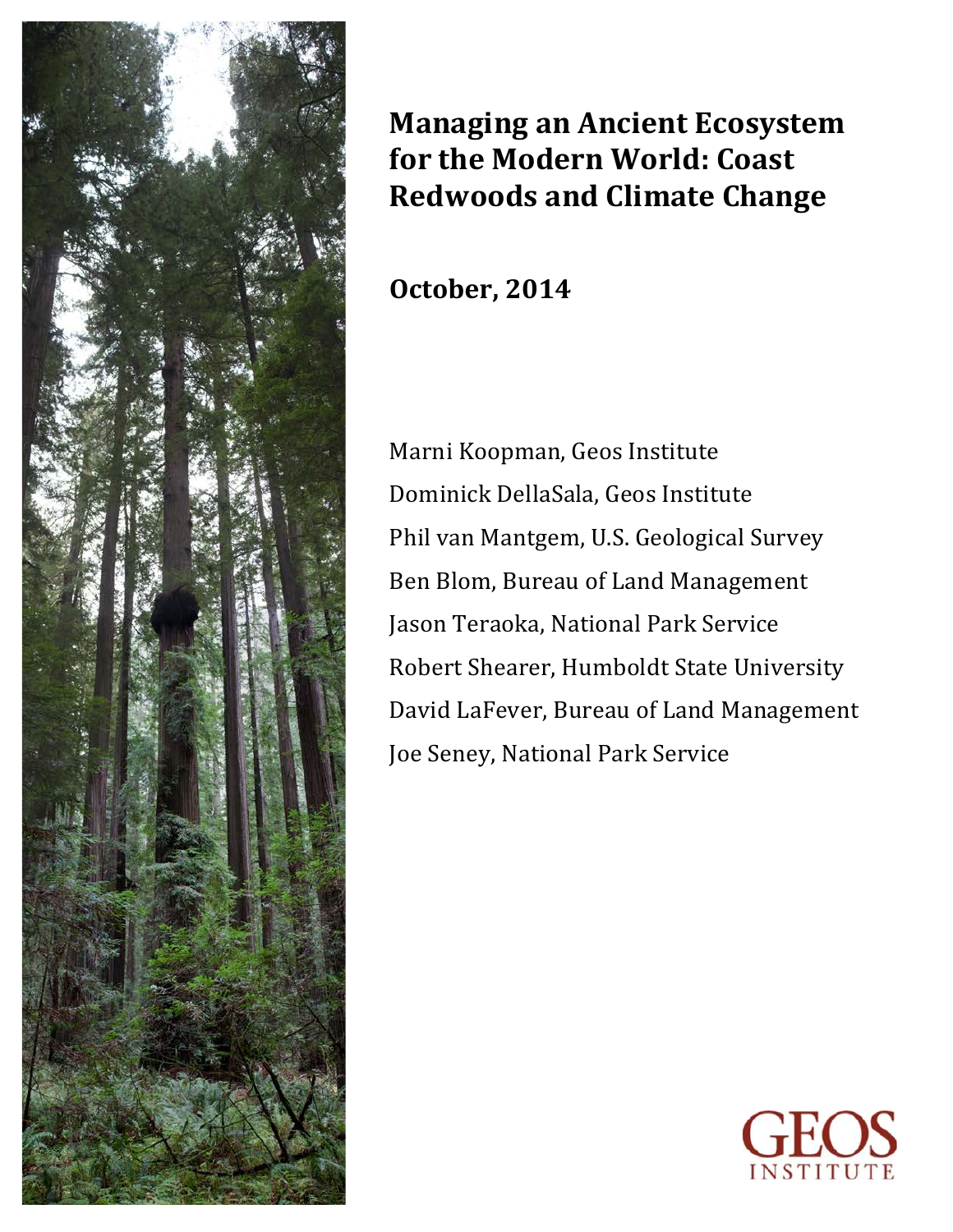# **MANAGING AN ANCIENT ECOSYSTEM FOR THE MODERN WORLD: COAST REDWOODS AND CLIMATE CHANGE**

Marni Koopman, Geos Institute; Dominick DellaSala, Geos Institute; Phil van Mantgem, USGS; Ben Blom, BLM; Jason Teraoka, NPS; Robert Shearer, Humboldt State University; David LaFever, BLM; Joe Seney, NPS

October, 2014

#### **ABSTRACT**

Coast redwoods (*Sequoia sempervirens*) and their many associated species create an iconic ecosystem, yet the impacts of stressors, including a variety of land use practices and climate change, threaten their continued persistence on the landscape. In September 2013, we held a workshop with researchers, managers, and other redwoods experts to explore the likely impacts of climate change and develop some initial strategies for adaptation. Workshop participants from diverse backgrounds identified four primary strategies to increasing the resilience of redwood ecosystems in the face of climate change. These included (1) restoring old-growth characteristics that protect stands from many stressors; (2) improving connectivity among intact redwood forest patches throughout the range of redwoods; (3) reducing stressors that exacerbate the impacts of climate change, such as roads, fragmentation, development, and fire exclusion; and (4) coordinating management across the redwood range, and across land ownership, allowing for conservation and/or restoration of climate change refuges and areas of connectivity. Workshop participants expressed great interest in continued meetings that provide for sharing of information; informational "hubs" that allow for online sharing; and coordinated research and monitoring efforts that inform management and restoration of redwood ecosystems. The Landscape Conservation Cooperatives (LCC's) that supported this work, including the California LCC and the North Pacific LCC are well aligned for supporting these needs and providing increased coordination across land ownership of the redwoods region.

#### **FOR MORE INFORMATION ABOUT THIS PROJECT, PLEASE VISIT US AT:**

http://www.geosinstitute.org/climatewise-program/completed-projects/1042-managingcoast-redwoods-for-resilience-in-a-changing-climate.html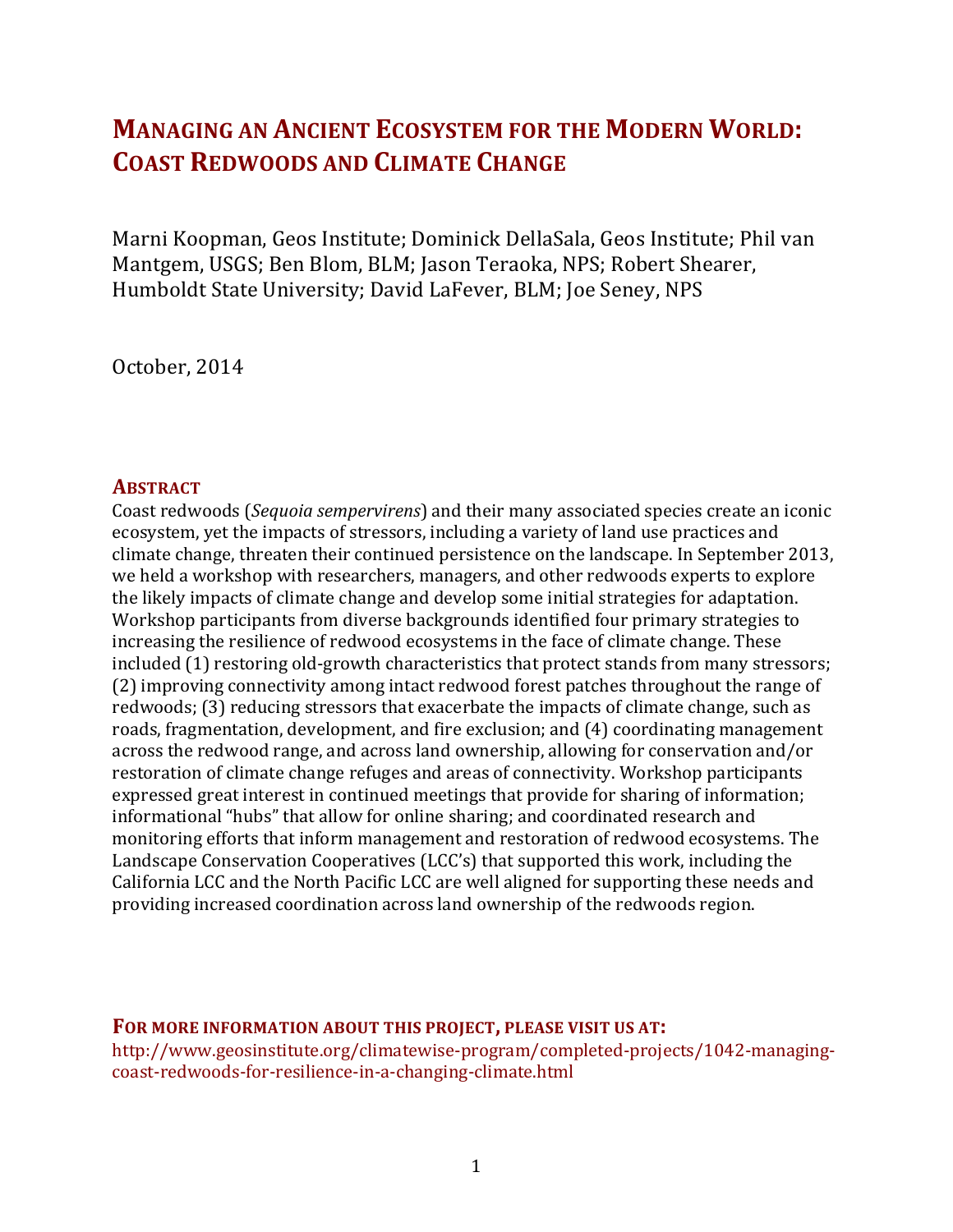#### **INTRODUCTION**

On September 6-7, 2013, thirty participants attended a workshop cosponsored by Geos Institute, the North Pacific Landscape Conservation Cooperative (NPLCC) and California Landscape Conservation Cooperative (CALCC) of the U.S. Fish & Wildlife Service, the

Environmental Protection Information Center (EPIC), and the Society for Conservation Biology – Humboldt State University Chapter. The purpose of the workshop was to share information among researchers and practitioners (land managers) about coast redwood (*Sequoia sempervirens*) conservation and management needs in a changing climate and develop an initial suite of strategies to manage redwoods for persistence under climate change.

In the context of the LCC's, this effort was focused on synthesizing existing redwood science in a climate change context to further evaluate the effects of changes in air temperature and precipitation on forests and also the impacts of invasive species and their effects on biological communities. It is consistent with the NPLCC guiding principle, "helping managers understand the availability and effectiveness of adaptation and mitigation response actions" and S-TEK Strategy Objective "maximize the ability of partners to make informed decisions with respect to conservation and sustainable resource management or priority natural and cultural resources subject to climate change and related large-scale stressors in the NPLCC region" (NPLCC 2012).

Few forests in the world have such rich species assemblages, enormous tree sizes, rich and structurally complex canopies, productive soils, and exceptional biomass as coast redwoods (Noss) 2000, DellaSala 2011). Coast redwood is a longlived species, maturing between 400 and 500 years (Hickman 1993) and capable of reaching ages of 2,200 years or more (Fritz 1957). Coast redwood forests, with their suite of associated plant and animal species, reflect a complex history of climate, biogeography, and human interaction. In prehistoric times, as far back as the Tertiary period,



Figure 1. Historic and current range of Coast Redwood forests in California. Data assistance provided by Save the Redwoods League. The range also extends slightly into Oregon (not shown).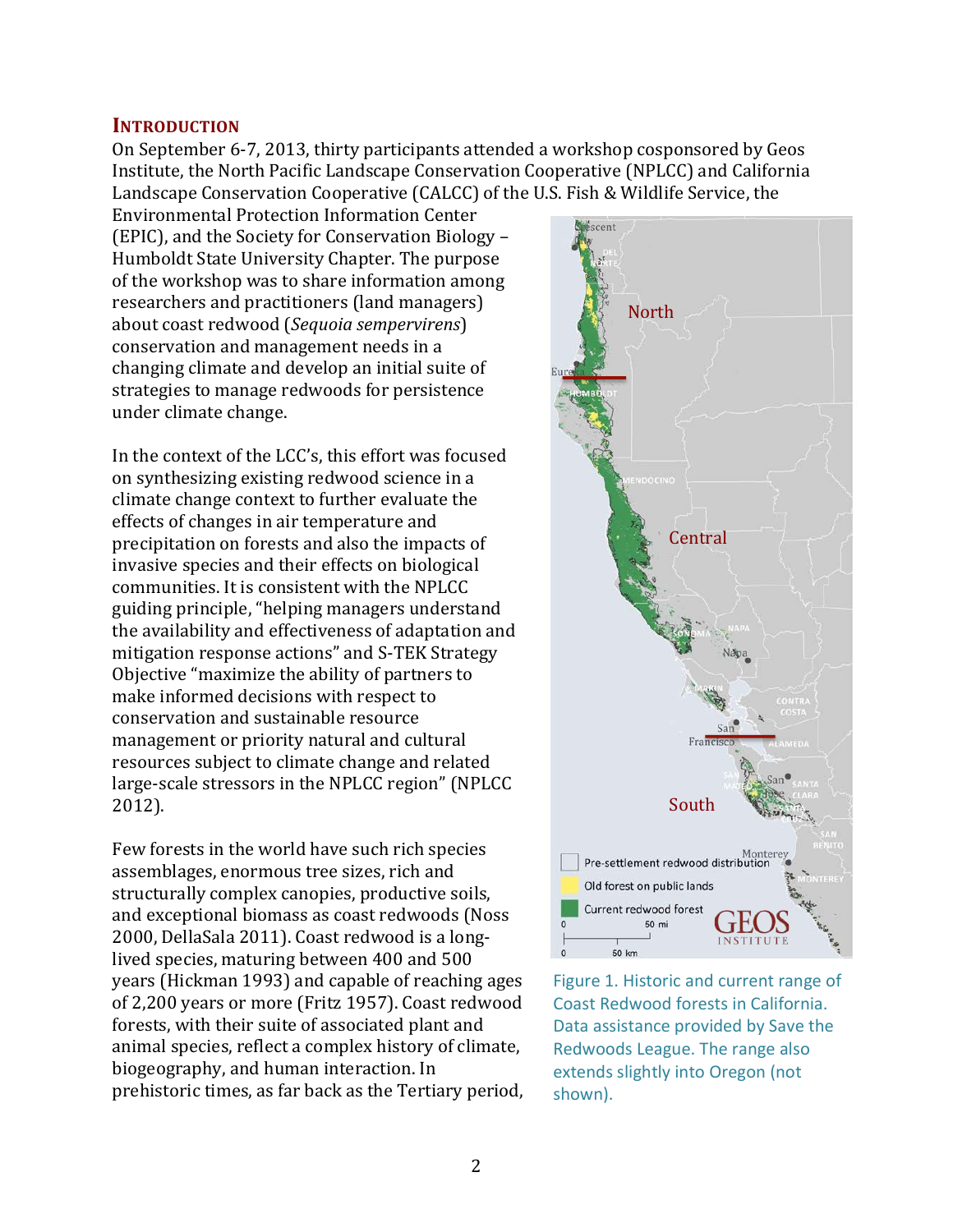redwoods flourished throughout much of the globe. Due to past changes in climate, which occurred over much longer timescales than human-caused climate change is occurring today, the range of redwoods contracted to only a sliver of the northern California coastline, extending only  $~60$  km inland in historic times.

For many thousands of vears, Native Americans lived in independent villages among the redwoods, playing a significant role in fire ecology and management of redwood and other important subsistence food and cultural resources (Frederickson 1984, Norman 2007). Once European settlers arrived, and especially after World War II, redwood harvest and clearing intensified. Today, old growth redwood covers less than 4% of its historical range (Noss 2000). Native Americans in the region continue to depend on redwood ecosystems for important subsistence food and cultural resources, making sustainable management of this ecosystem vital.

As many components of what has shaped today's redwood forests have changed and continue to change, so will the forests themselves. For example, the incidence of fog may have declined by 33% over the last century (Johnstone and Dawson 2010). Redwood forests newly invaded by Sudden Oak Death (SOD), an emerging infectious disease, may have altered fuel structure and fire risks (Metz et al. 2013). Yet northern redwoods appear to be growing faster under current conditions than they have in the recent past (Carroll et al. 2014). Climate change likely plays a role in these recent changes but the mechanism is unclear. Climate change is expected to accelerate in the coming decades, potentially disrupting redwood ecosystem assemblages and function as the speed of change exceeds the potential for ecosystems to adjust and adapt.

Workshop participants came from a variety of different backgrounds and areas of expertise. Most were associated with state and federal land management agencies, city government, university research institutions, private forestry, Native American tribes, and non-governmental organizations. This workshop is intended to be one of many to develop sound adaptation strategies for the coast redwood ecoregion, with a strong basis in stakeholder engagement (Bierbaum et al. 2013).

We conducted a review of the relevant science on climate change, providing workshop participants with information on current conditions, ongoing change, and expected future trends. We also discussed how existing stressors interact with climate change to exacerbate impacts to redwood forest species and ecosystem function. Finally, we weighed different approaches to managing redwoods for persistence and collectively developed recommendations for best practices and information needs. The science review, information from participants, and results of their brainstorming effort are summarized here. 

## **DISTRIBUTION AND MANAGEMENT LEGACY**

The current distribution of coast redwood can be classified into three distinct subregions  $(Fig. 1)$  – north, central, and south. Each subregion experiences unique conditions based on precipitation, soils, stand structure and composition, and geographic coverage (Sawyer et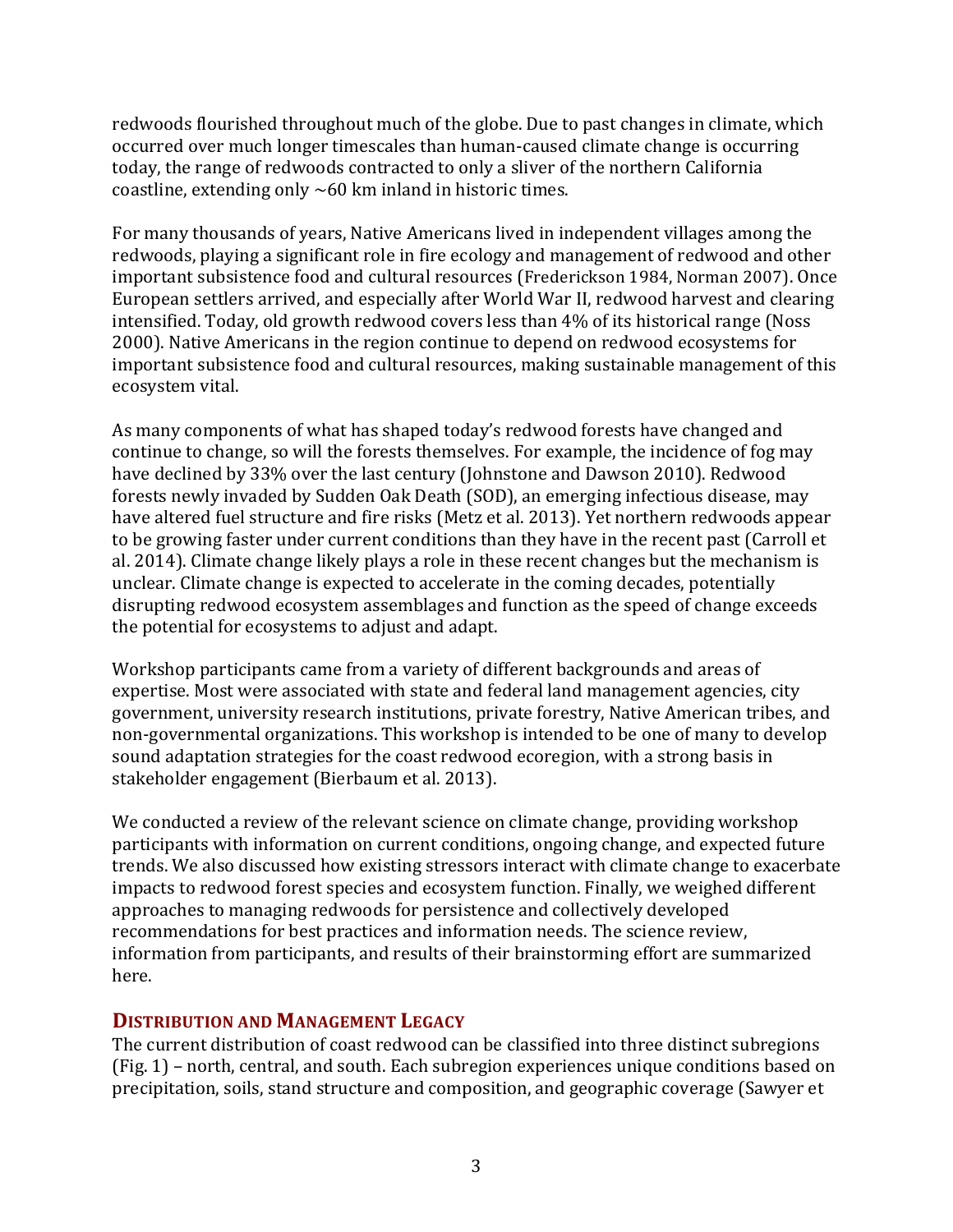al. 2000). Southern redwood forests are genetically, ecologically, and compositionally different from northern and central forests. They experience less annual precipitation, have a less continuous distribution, and support smaller tree sizes overall (Lazzeri-Aerts 2011).

It is estimated that in 1850 more than 2,000,000 acres of old-growth redwood occurred regionwide (Fig. 1). Logging of coast redwood began in the early 1800's and accelerated after World War II (Noss 2000). In 1968, when Redwood National Park was formed, only 10% of pre-European settlement old-growth redwood remained. Today, <4% of the presettlement forest remains intact (Noss 2000), and half of the remaining old-growth redwoods are found in Redwood National and State Parks. Other old-growth redwood forest occurs on public lands managed for conservation (Fig. 1) and private lands primarily managed for harvest.

Past harvest practices, development, and forest fragmentation have created a management legacy that greatly influences redwood distribution, age class, ecosystem function, and forest composition. Accelerating climate change will further shape these important forests over time. The interactions among past management, ongoing stressors, and climate change are complex, yet together they will determine overall persistence probabilities and future management options. For instance, many redwood forests were clearcut in the mid-1900's and then re-seeded with Douglas-fir (*Pseudotsuga menziesii*). Consequently, typical second-growth forest structure features dense, even-aged Douglas-fir distributed amongst coast redwood stump sprouting. These conditions prevent the rapid recovery of old forest characteristics, such as the dominance of redwood, distinct canopy layers and diverse understory vegetation (O'Hara et al. 2010, Teraoka and Keyes 2011).

Managing and restoring for old forest characteristics is particularly important in the context of climate change. Mature redwood forests are more resilient to climatic change, fire, and drought. They also provide refugia for many species that are threatened by climate change. As the climate changes, these pockets of mature forest will be increasingly important as the forests around them continue to change at a faster rate (DellaSala et al. in review). Managers have only begun to experiment with forest treatments that can improve forest development trajectories to more quickly reflect old forest composition and structure. However, it is not known whether these practices will allow redwood to persist in a changing climate.

Another legacy of land use and past management is lack of late-seral connectivity among the remaining old-growth forest patches at the regional and subregional scale (Fig. 1). As forest restoration continues, one goal is to reconnect intact forest patches to allow for connectivity, gene flow, and species movement. Areas are prioritized for restoration based on their proximity to intact forest patches and aggregate contribution to connectivity across the landscape. One unknown factor is whether specific restoration areas will remain climatically suitable for redwood over the next century. Connectivity could become even more vital for species that need to shift to new areas to find suitable climate conditions as climate change progresses (Malcolm and Pitelka 2000). Whether or not connectivity will be sufficient in providing for movement of redwoods and their many associated species in a quickly changing climate will depend on species-specific dispersal capabilities,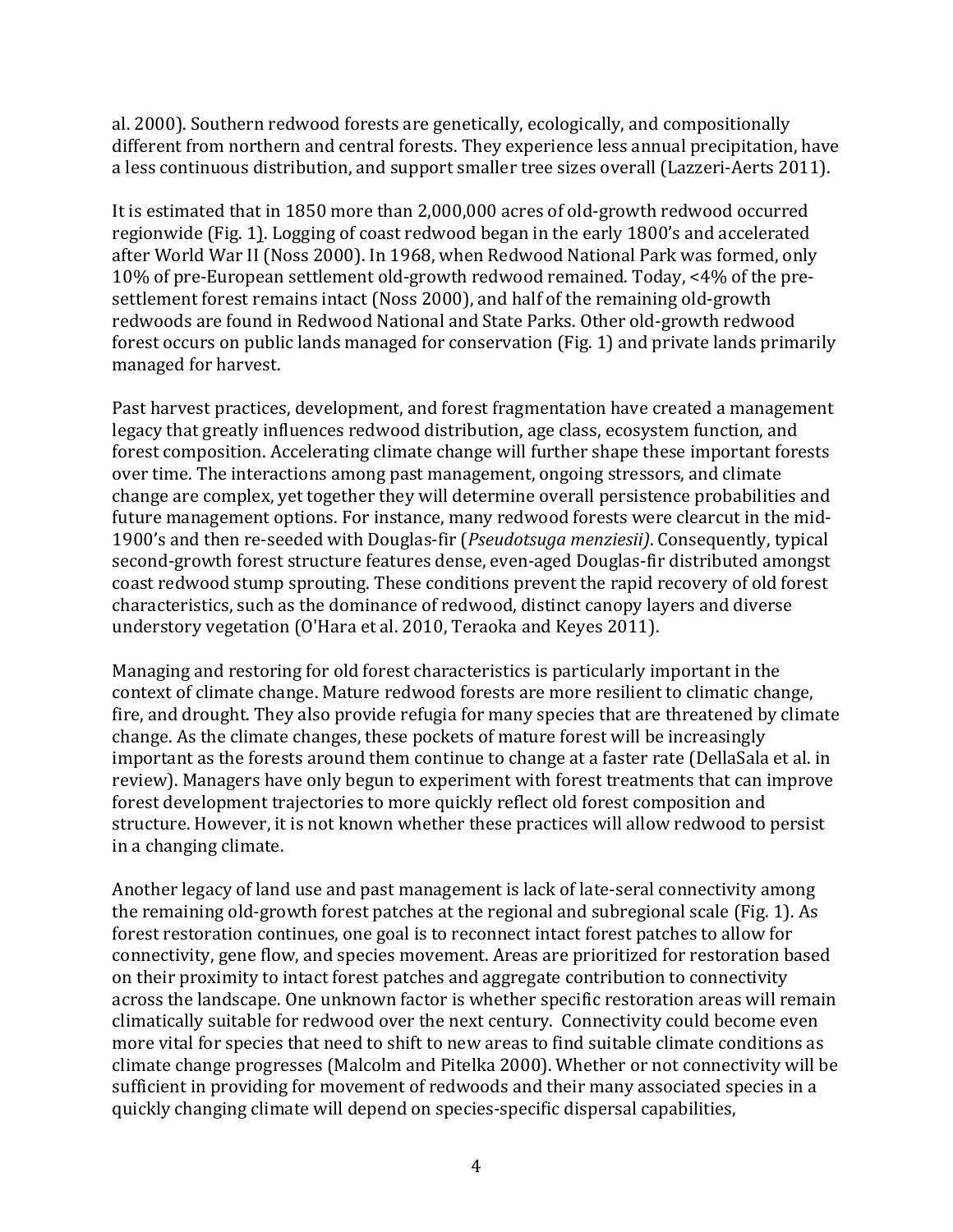permeability of the landscape to species movement, biotic and abiotic factors such as competition, predation, and soils, and many other factors.

# **ONGOING STRESSORS TO REDWOOD ECOSYSTEMS**

Coast redwood ecosystems also are impacted by a variety of ongoing stressors that limit restoration efficacy, overall ecosystem function, and distribution potential. During our workshop on redwoods and climate change, we asked participants to identify ongoing stressors and their impacts (the full list is available in Table 1). A better understanding of the suite of ongoing stressors was vital to developing sound adaptation strategies for redwood forests in a changing climate. Some of the more pervasive stressors include:

**Roads** – As coast redwood forests have been harvested for timber and fragmented by development, roads have become a major feature across the landscape. Roads can have many negative impacts to species and ecosystems (Trombulak and Frissell 2000). Forest fragmentation from roads disrupts the movement of organisms and flow of ecological processes across the landscape (Marsh et al. 2005, Lindenmayer and Fisher 2006). Roads cause increased runoff, erosion, and sedimentation of waterways (Pitlick 1995, Weaver et al. 1995, Forman and Alexander 1998, Reid and Keppeler 2012). Channel morphology and substrate can be altered from sediment inputs (Beschta 1978), severely degrading native fish habitat. Roads also act as a conduit for invasive species (Gelbard and Harrison 2003).

**Fragmentation and land use** – Besides direct physical disturbance caused by road building, the creation of roads also leads to habitat fragmentation. Fragmentation occurs for a variety of reasons. One primary reason is the encroachment of housing development throughout much of the coast redwood range. There is pressure for landowners to subdivide second-growth redwood forests for housing, bringing the wildland-urban interface even closer to conservation areas. With homes come invasive weeds, feral cats, more corvid nest predators (a problem for nesting marbled murrelets), motorized recreation, human-caused fire ignition, and altered hydrology with increased erosion. In addition, development limits the tools that can be used in managing wildland fires, such as 'let burn' policies, inhibiting wildfire restoration in many areas.

In addition to housing development, conversion of redwood forests to agricultural lands, primarily for growing wine grapes but also for illegal marijuana production, is an increasing stressor. Past and continuing fragmentation and loss of forest threatens to reduce opportunities for conservation and restoration in the future, when the need for connectivity might become a management priority.

**Fire and Fire Management** – Fire has been largely excluded from redwood forests since the turn of the  $20<sup>th</sup>$  century (Stephens and Fry 2005), but prior to that, fire is known to have been frequent. Prior to European settlement, fires in upland redwood forests occurred roughly every 10 to 30 years, with fire frequency depending on distance from the Pacific Ocean and topographic position (Lorimer et al. 2009). There is evidence suggesting that the long-term viability of redwood populations may depend on fire (Lorimer et al. 2009, Ramage et al. 2010). Given the importance of fire to this system, there remains a large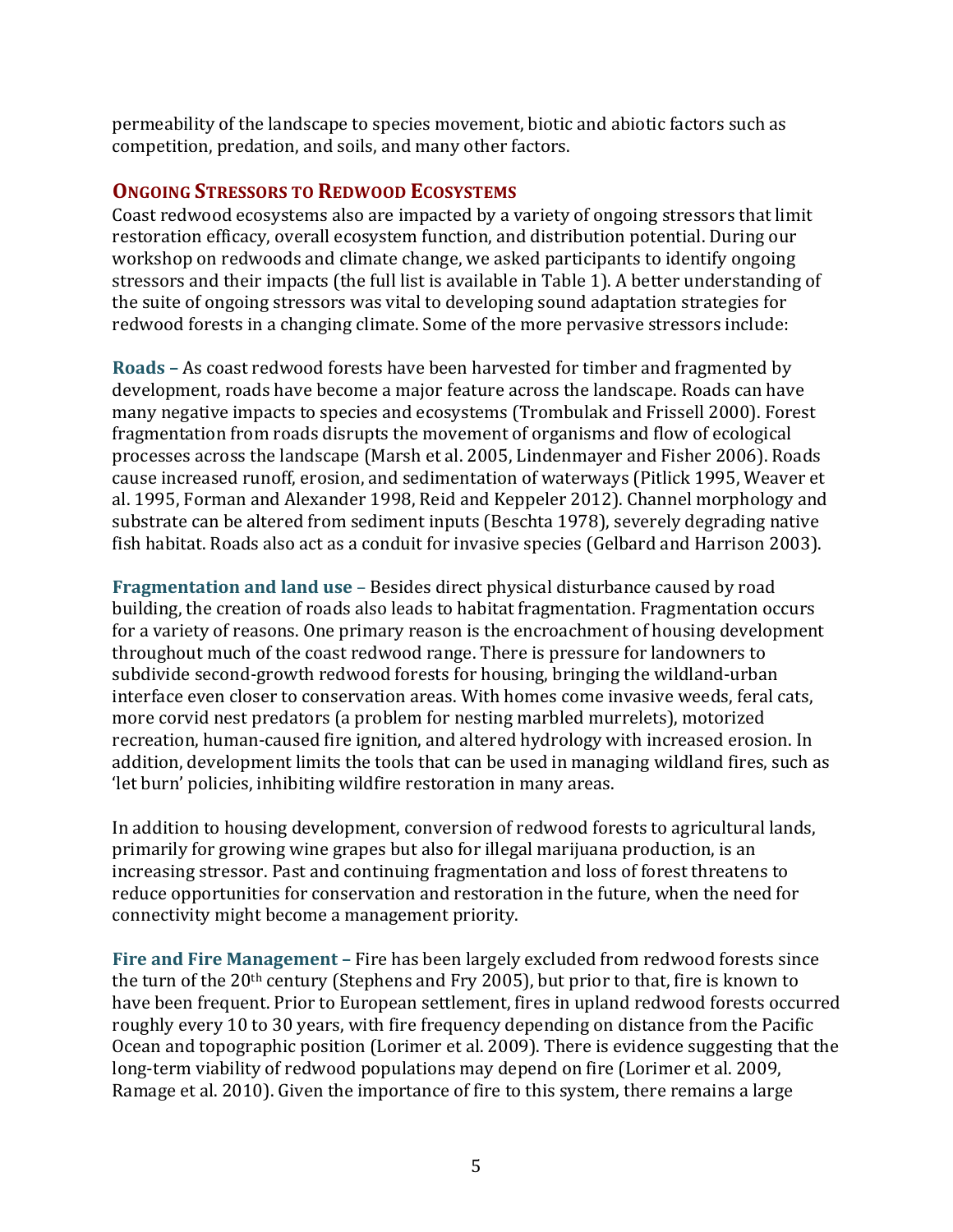degree of uncertainty concerning the historic fire regime (e.g., the degree to which the historic fire regime was driven by Native American management; Norman, 2007) and how this information should be used to guide current management. Through many years of observations and research, scientists know that coast redwoods not only tolerate fire, but even regenerate vigorously after fire.

When fire is suppressed, forest debris can collect on the forest floor and small trees can become dense in second-growth or tree plantations. In late summer and early fall, after summer fog dissipates and before winter rains begin, forest debris becomes especially dry and flammable (Arno and Allison-Bunnell 2002; Stephens et al. 2007). The accumulation of fuel can lead to more intense fires (Finney and Martin 1993) that have the potential to harm even large redwoods. Additionally, high fuel accumulation in adjacent forest types can lead to more intense fires that may spread into redwood stands (Brown et al. 1999, Noss 2000, Brown and Baxter 2003).

Lazzeri-Aerts (2011) found that fires in redwood stands were less severe than fires in other forest types, and that mature forests were more resistant to fire than young stands (Douglas and Bendure 2012). Conserving and restoring mature forest structure to coast redwood stands would be expected to reduce the risk of uncharacteristically severe fire. Thinning in mature coast redwoods was not recommended by conference participants as a tool to reduce fire risk, as canopy gaps in coast redwood stands actually act to increase the production of smaller, fire prone stems and thinning can lead to drier fuels. In contrast thinning was recommended in second-growth in order to promote growth among residual redwood trees and remove overly dense Douglas-fir trees.

**Invasive species** – Invasive species become an issue in redwood forests mainly when clearing, road building, and fragmentation occur. Cover of exotic plant species increases after timber harvest, but decreases with natural regeneration of old growth characteristics, such as canopy closure, tree density, and understory richness (Hageseth 2008). In one study, exotics were completely absent in stands older than 60 years (Hageseth 2008).

Sudden Oak Death (SOD), caused by the pathogen *Phytophthora ramorum*, results in mortality of common species in redwood forests. *P. ramorum* is a generalist pathogen that infects many hosts, but hosts differ in their ability to transmit the disease and in the impacts caused by the disease. SOD leads to compositional changes in native forests through selective mortality of tanoak (*Lithocarpus densiflorus*), which is particularly susceptible (Metz et al. 2012). The presence of SOD increases the susceptibility of redwood forests to uncharacteristic wildfire (Metz et al. 2013).

**Climate Change** – The greatest overall stressor to redwood ecosystems is increasingly climate change. Climate change is associated with a whole suite of ongoing and future stressors to redwood ecosystems. A primary impact of climate change is that it exacerbates stressors that are already limiting ecological function and resilience. An emerging threat from climate change is increasing tree mortality and frequency of large-scale forest dieback (van Mantgem et al. 2009, Allen et al. 2010), likely due to warming and water stress (van Mantgem et al. 2009). Redwoods, however, appear to be growing faster in recent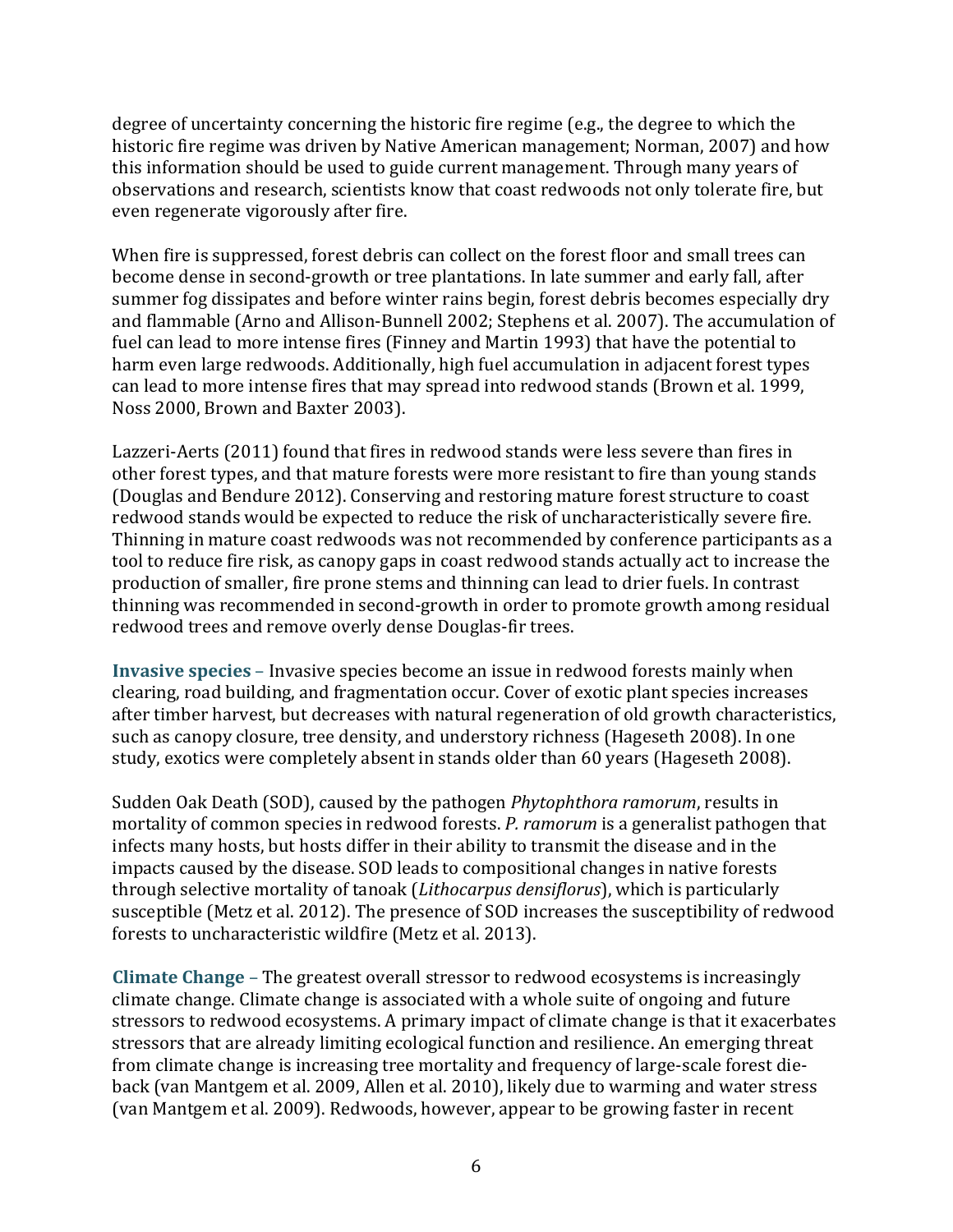decades, perhaps indicating a – potentially transient – positive response to increased insolation (Carroll et al. 2014). Additional risks may arise from the heavy downpours that are already increasing across the nation, and models predict larger, more severe storms for the Southwest region (Melillo et al. 2014), which includes northern California, potentially causing even greater runoff and erosion from roads. Wildfire is expected to increase with climate change (Westerling et al. 2011), increasing the chances of uncharacteristically severe fire that threatens intact redwood stands. With so few old-growth stands remaining, controlling fire near these stands may be increasingly important for retaining some oldgrowth dependent species (McKenzie et al. 2003). The impacts of fragmentation will also be exacerbated by climate change. Many species require connectivity to disperse to new areas. As climate change progresses, dispersal will be increasingly vital as species are forced to shift to new areas to find suitable climate conditions. Invasive species are expected to benefit from warmer temperatures and less competition with native species. Invasive pathogens like SOD could spread more quickly among trees that are stressed from climate change.

Broad-scale changes in climate are already impacting local conditions across the globe and are expected to accelerate in the coming decades. Potential changes to local conditions include increasing temperatures, changes in the timing and availability of water, decreasing fog, changing wildfire frequency and intensity, and shifts in vegetation and wildlife species distributions. 

Temperature and precipitation – Mean temperature in the redwoods region has increased by  $0.5^\circ$  to  $1.5^\circ$  F over the last  $50$  years (Pierce et al. 2013, Melillo et al. 2014). Projected temperature increases for the far northwestern corner of California are  $7-8^\circ$  F, on average, for 2071-2099, if greenhouse gas emissions continue unabated. Projections for precipitation change are more variable, with different models projecting increases or decreases for the region (Melillo et al. 2014). As temperatures rise, however, drier conditions are expected overall due to evaporation and evapotranspiration, even if precipitation increases on average.

Fog – The distribution and paleoecological history of redwood indicates that redwood is closely associated with summer maritime fog (Johnstone and Dawson 2010). Fog provides water input for redwoods and associated mesic species especially during dry months (Azevedo and Morgan 1974, Dawson 1998, Burgess and Dawson 2004). A recent study assessed changes in the frequency and duration of fog cover over the last century, suggesting a 33% reduction in fog occurrence (Johnstone and Dawson 2010), although this reduction is not apparent in the instrumental record (van Mantgem, personal communication). As temperatures continue to rise and evaporative demand grows, redwoods and other coastal rainforest species are likely to become increasingly drought stressed, especially in summer. Summer drought stress is likely even under future scenarios with increasing average precipitation because potential increases in precipitation are expected during winter months.

Wildfire – Wildfire projections for the redwood area show wide disagreement among models, indicating substantial uncertainty. Projections for wildfire in redwood forests of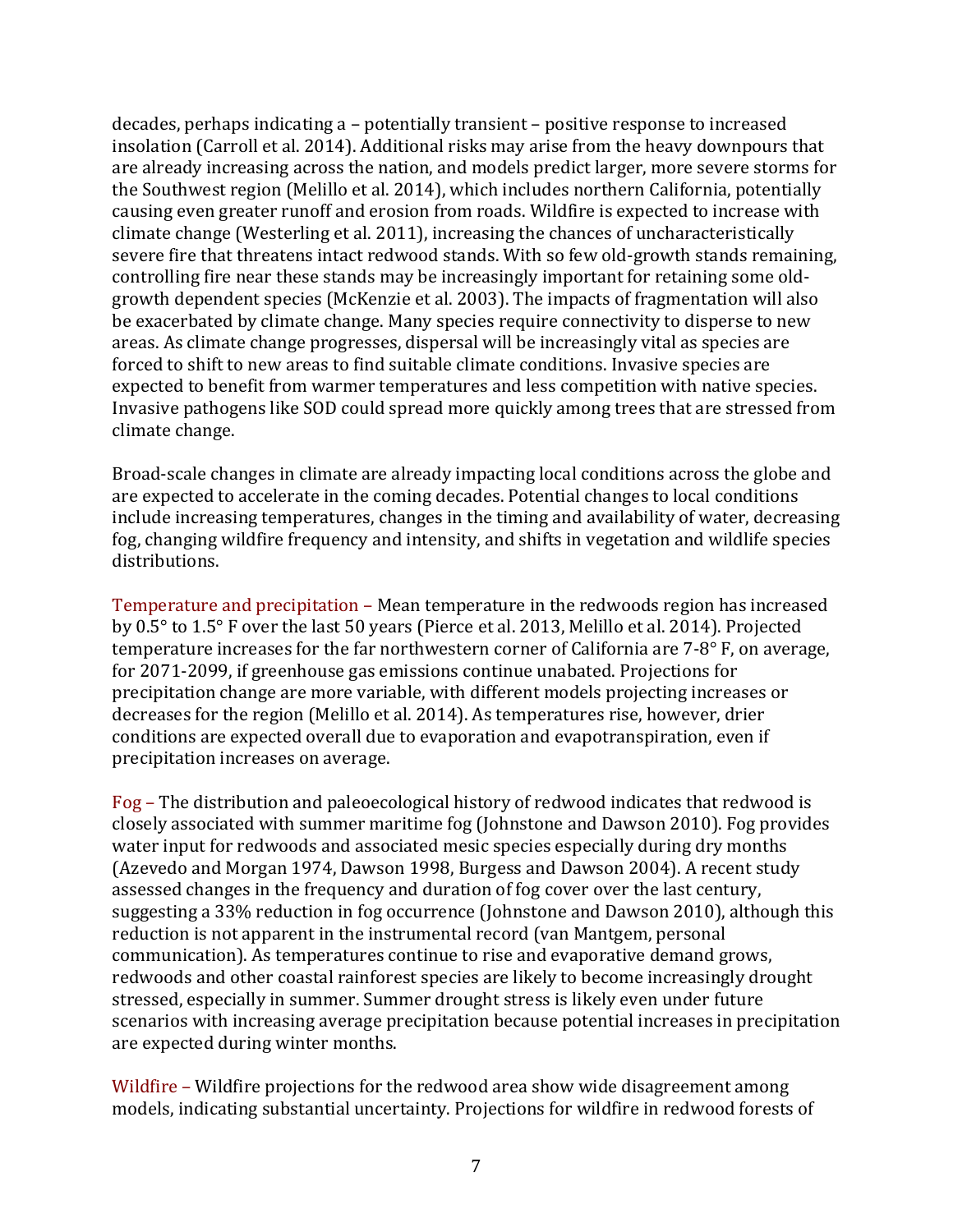Humboldt and Santa Clara Counties showed little expected change (Torn et al. 1998). However, this was based on a single general circulation model (GCM) that was wetter than most others and did not consider changes in fog (Torn et al. 1998, Fried et al. 2004). In contrast, Westerling et al. (2011) projected a 100% to more than 300% increase in large wildfire in much of the northern portion of California based on three different GCMs. Westerling's projections assume that the historical relationship between temperature and wildfire risk is maintained as temperatures rise across California.

Wildfire models can help us predict changes in wildfire frequency and severity over time. Because the last 100 years are associated with both fire suppression and ongoing climate change, however, it is difficult to determine what baseline is appropriate for comparison. Increases in wildfire can be quite beneficial ecologically for systems that have experienced decades of fire suppression and for fire-dependent species. However, overall there remains a large deficit in fire acres and so far a lack of a statistically significant signal in fire severity increases throughout much of the Western U.S. and Canada (Odion et al. 2014). It is unclear how and what changes in fire might occur in redwood forests.

Missing from wildfire projections for the redwood region is the effect of land use on wildfire. Conversion from old-growth coastal wet coniferous forest to second-growth has opened new areas to more fire-prone species such as young Douglas-fir. Young, dense, and highly fragmented forests have replaced fire-resistant old growth throughout much of the redwood range, potentially increasing fire likelihood beyond what the models project.

Range shifts – Two separate investigations using climate envelope model projections indicate that the area with a suitable climate for coast redwood is expected to contract substantially by the end of the century (Strittholt et al. 2010, DellaSala et al. in review). The climate envelope approach includes assessment of current climate conditions throughout the range of redwoods and mapping of where that same set of climate conditions (the "climate envelope") will be found in the future, based on GCM projections (DellaSala et al. in review). This approach has strengths and weaknesses. First, it only incorporates climatic variables, ignoring ecological variables like competition and physical/chemical features such as soil type and acidity.

Also, because redwoods are so long lived, the current climate envelope may not be representative of the conditions that were present when these ancient forests were established. Further, late-seral redwood forests themselves moderate temperature and may act as climate refugia. The sub-canopy of older redwood stands is wetter, cooler, and has low light conditions that favor redwood and other shade tolerant species over other species. Therefore, these older redwood forests will likely persist long after the climate envelope in which they are surrounded has changed.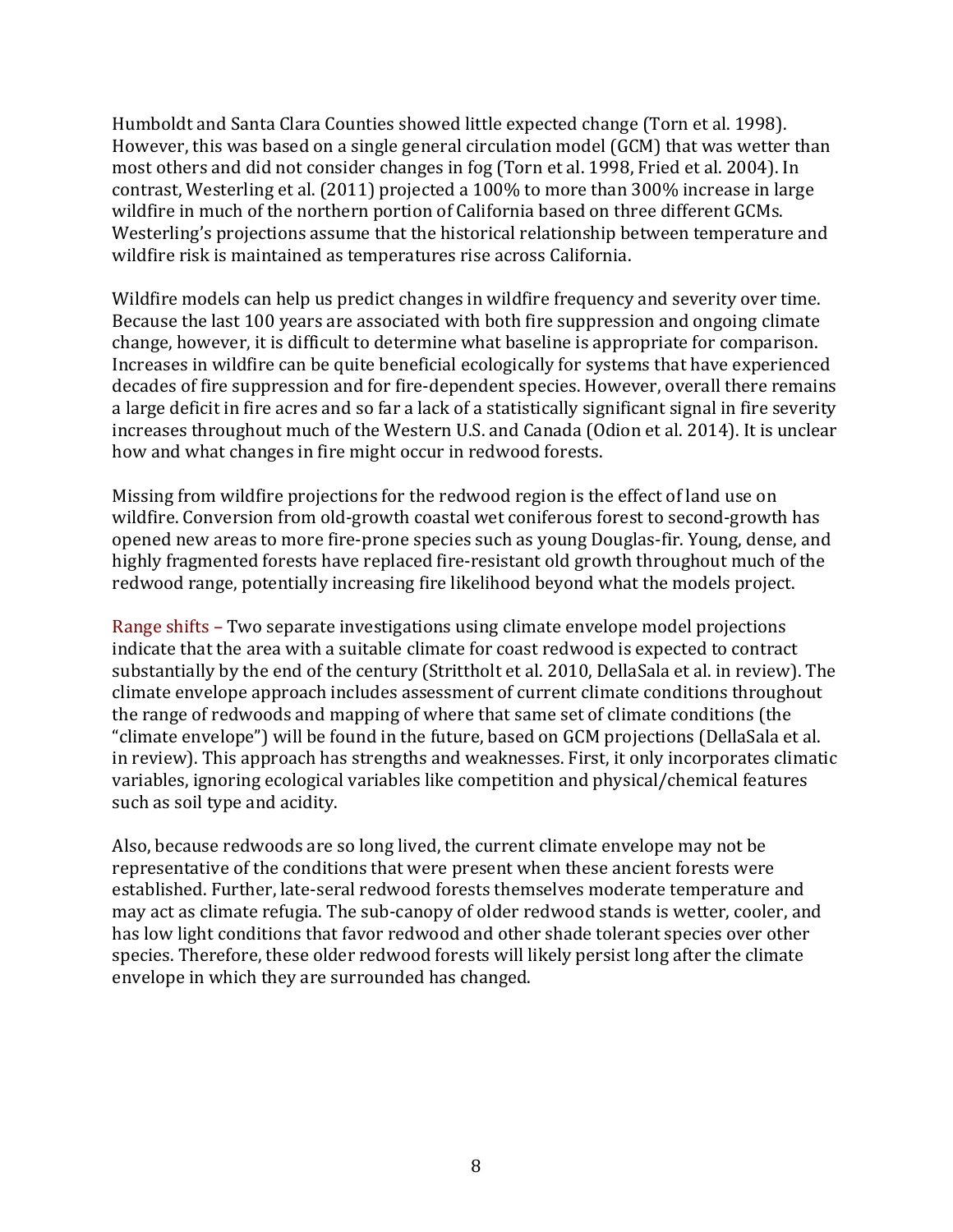Strittholt et al. (2010) projected a substantial reduction in the future climatic envelope suitable to support redwoods. In that study, by the 2080's, only two small refuges with similar climate to the present are expected to persist – one immediately south of Eureka, near the Headwaters Forest Reserve, and the other considered an unlikely outlier near Santa Barbara, CA.



DellaSala et al. (in review) projected future redwood climate envelope shifts

Figure 2. Projected change in redwood climate envelope based on three General Circulation Models, A2A emissions scenario, and two time periods (2050's left; 2080's right).

for two time periods  $- 2050$ 's and  $2080$ 's  $-$  based on output from three different GCMs (Fig. 2; CCMA-CGCM2, CSIRO-MK2, and HADCM3) and a high emissions (A2A) scenario. Areas of agreement among the three GCMs include extensive range contractions throughout much of the current range of coast redwood (red) and few areas of persistence by the 2080's (dark green). One model of the three indicates potential for expansion of the climate envelope through late century (light blue).

## **RESILIENCE STRATEGIES FOR REDWOOD ECOSYSTEMS**

In light of management legacies, ongoing stressors, and future climate change impacts that were highlighted during the first half of the workshop, workshop participants talked at length about the need to plan for resistance, resilience, and transition throughout the redwoods ecoregion.

*Resistance* is the ability of a system to withstand impacts without major change in plant and wildlife communities.

*Resilience* is the ability of a system to recover after perturbations, such as fire or drought.

*Transition* is the change from one type of system to another in response to climate change and/or other factors (Millar et al. 2007).

Most managers and researchers agreed that management strategies for coast redwoods should focus primarily on resilience at this time. Redwoods are very long lived, and redwood ecosystems can potentially persist for hundreds of years, even if reestablishment becomes unsupported by the changing climate. As these forests are impacted by natural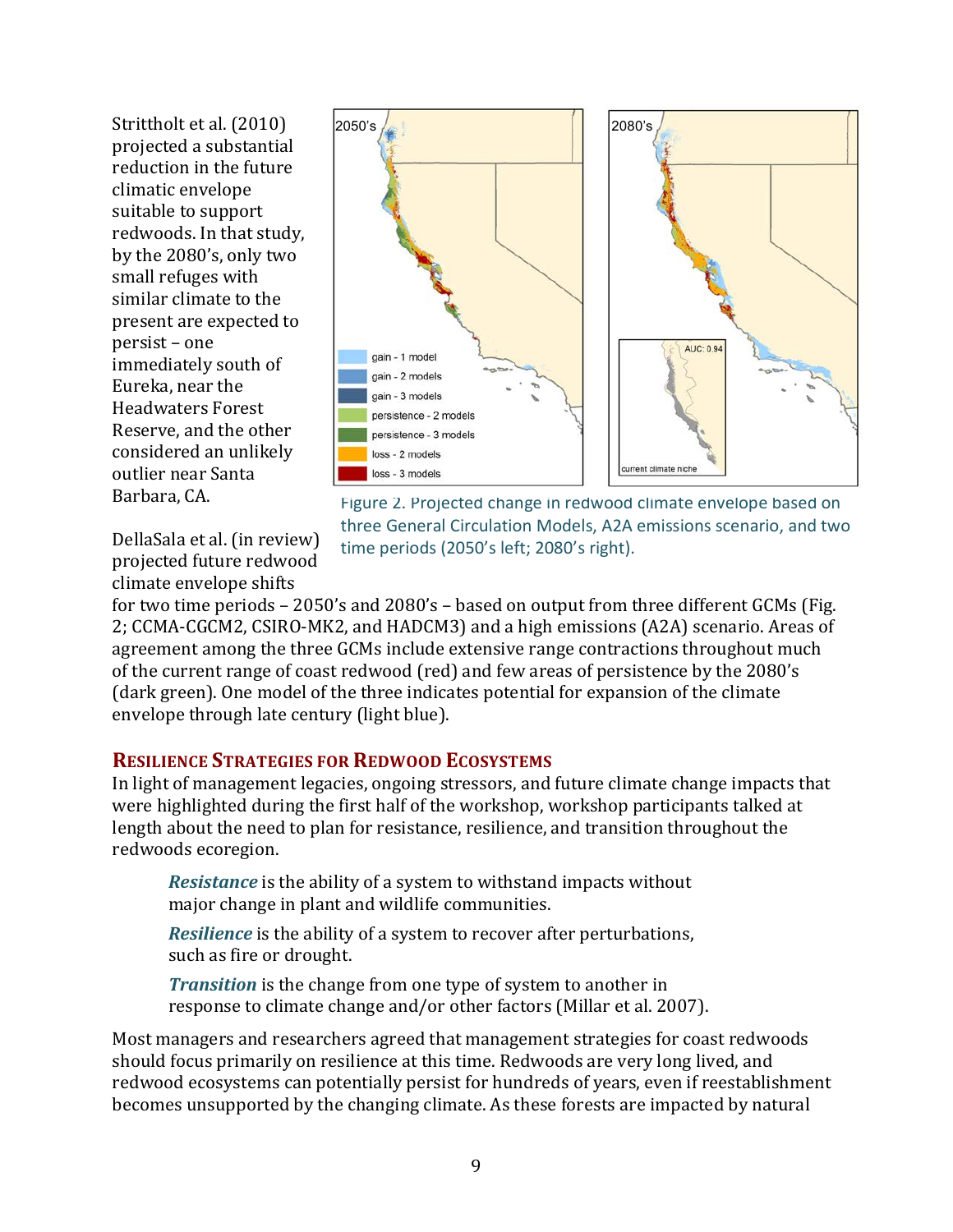disturbance and increasing variability in climate associated with climate change, resilience will become vital for continued persistence.

Resistance approaches can be time and energy intensive and eventually prone to failure as conditions change (Millar et al. 2007). Participants suggested that in certain situations resistance strategies might be called for to protect specific stands. An example from outside the region would be the protection of some of the largest giant sequoias (*Sequoiadendron*) *giganteum*) during 2012 wildfires in California, when sprinklers were used to reduce fire risk in specific stands. Managing for transition was thought to be a strategy to consider in the future, once ecological and climatic trajectories are better understood and new and novel ecosystems can be planned.

Workshop participants recommended four primary approaches to increasing resilience in redwoods ecosystems. These included (1) restoration to conditions and structure resembling those of historic old-growth forests,  $(2)$  improving connectivity,  $(3)$  reducing stressors, and (4) managing at a range-wide scale. In addition to these four strategies, the group identified and prioritized many other potential strategies (Table 1) for managing this iconic ecosystem. The four primary strategies are summarized below.

**(1) Restoration** – Increasing efforts to restore degraded and second growth stands to oldgrowth structure was suggested as a primary strategy to increase the resilience of redwood ecosystems. Yet there is much debate about what structure to aim for as a restoration target. Management targets have typically been based on reconstructions of the era immediately prior to European settlement. This period may not necessarily represent the most stable ecosystem under expected climate regimes, however, and managing for novel ecosystems that provide desired functions may be a more sustainable strategy (Jackson and Hobbs 2009). Rather than aiming for restoration of historic conditions, managers may need to consider "realignment," where managers promote forest composition and functioning that is anticipated to be stable under future conditions (Millar et al. 2007).

Accepting that the future will be different from both the past and the present forces us to manage forests in new ways (Millar et al. 2007). Current old-growth forest structure, based on our best understanding of reference conditions, provides many of the resilience characteristics thought to be needed under a changing climate, as mature redwood forests are highly resilient in the face of fire, pests, and disease. How well current old-growth conditions reflect historic conditions is difficult to determine, as reconstructions of past forest structure are inherently imprecise (Stephenson 1999). The cessation of fire, the introduction of exotic species (including pathogens), and other changes have also likely altered these forests. Limited research suggests at least some *S. sempervirens* populations are demographically stable (Busing and Fujimori 2002, van Mantgem and Stuart 2012). Until a better model for restoration targets is identified, old-growth forests provide our best model for future stands.

Forest thinning – The primary restoration tool used in coast redwood forests is mechanical thinning, where competing vegetation is removed to promote growth of residual trees (Reukema 1975). This method has a long history of success in commercial and non-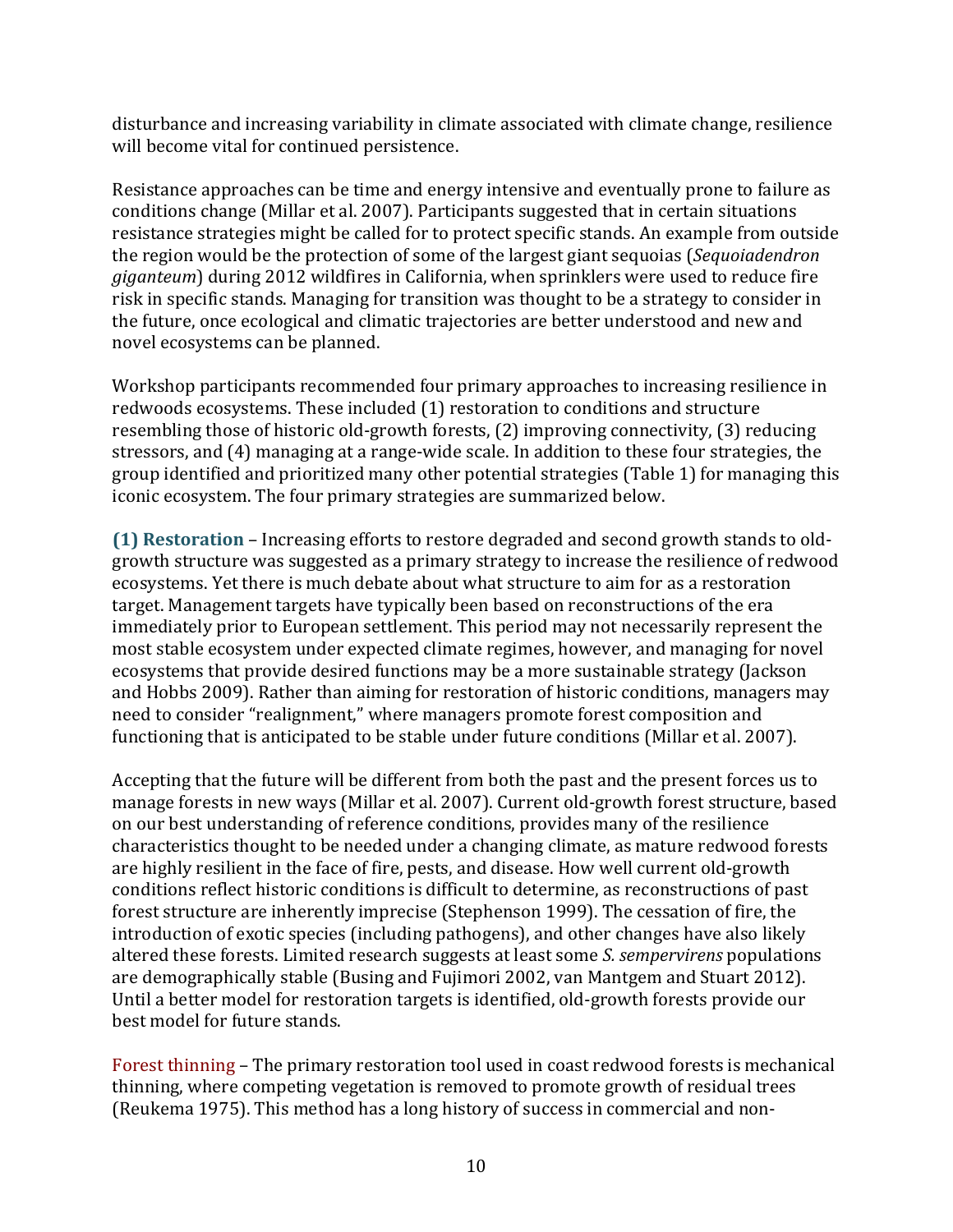commercial settings (Wenger 1984, Busing and Garman 2002, Bauhus et al. 2009). While thinning treatments in coastal redwood forests have generally improved at least some aspects of stand conditions (e.g., understory development), thinning has not always  $improved$  residual tree growth over the long-term  $(>10$  years following treatment) (Chittick and Keyes 2007, Teraoka and Keyes 2011) or given a clear competitive advantage to redwood over Douglas-fir (Plummer et al. 2012). New methods, such as variable density thinning  $(0'$ Hara et al. 2010), are being tested. In some cases it may be possible to thin stands a second time, but in many instances this is difficult due to funding constraints and the removal of roads following restoration treatments (Madej et al. 2013), particularly in parks and protected areas where road densities need to be low in order to maintain desired features. It is still unclear if thinning treatments will confer increased resistance and/or resilience to disturbance (such as drought), but observations from other forest types are promising (Fulé et al. 2012, D'Amato et al. 2013).

Prescribed fire – The cessation of fire in old-growth redwood forests has had unknown consequences for current stand conditions. The purposeful reintroduction of fire to oldgrowth redwood forests is hindered by concern over its effects on wildlife populations (e.g., Marbled Murrelet). However, prescribed fire is currently being explored as a thinning tool in second-growth redwood forests. Small-scale research burns have recently been conducted at Redwood National Park, although it will be years before the long-term effects are known. Prescribed fire may be an especially attractive management option where logging roads have been removed or where the terrain is otherwise inaccessible.

Wildland fire can be managed for multiple benefits, including long-term stand resilience. The Canoe fire in Humboldt Redwoods State Park, for instance, burned  $\sim$ 10,000 acres in 2003. This fire caused very limited mortality but likely improved stand resilience by reducing understory fuels. Managing natural start fires and allowing more fires to burn, for ecosystem benefits and improved resilience, will be increasingly critical as fire intensity and frequency increase and prescribed fire budgets decrease.

**(2) Connectivity** – The second primary strategy recommended by workshop participants to increase ecosystem resilience was to build connectivity among restored and intact redwood forest tracts. The capacity for dispersal has been vital to species response to changing climates for millennia. Connectivity is expected to become increasingly important to maintaining ecosystem function as species are forced to shift to new areas with a quickly changing climate (Noss 2001, Hannah et al, 2002).

Because coast redwoods are distributed in three distinct subregions, with locally unique conditions, species compositions, and gene frequencies, connectivity could allow for species or varieties associated with one area to move to others as climatic conditions change. Salamanders are a common component of redwood ecosystems, yet this taxon is known for its poor dispersal abilities and inability to traverse inhospitable areas. The species mix of salamanders in southern redwoods is very different than that found in northern redwoods. Maintaining and improving connectivity, and potentially some level of assisted migration, will be vital for allowing many salamander species to shift over time.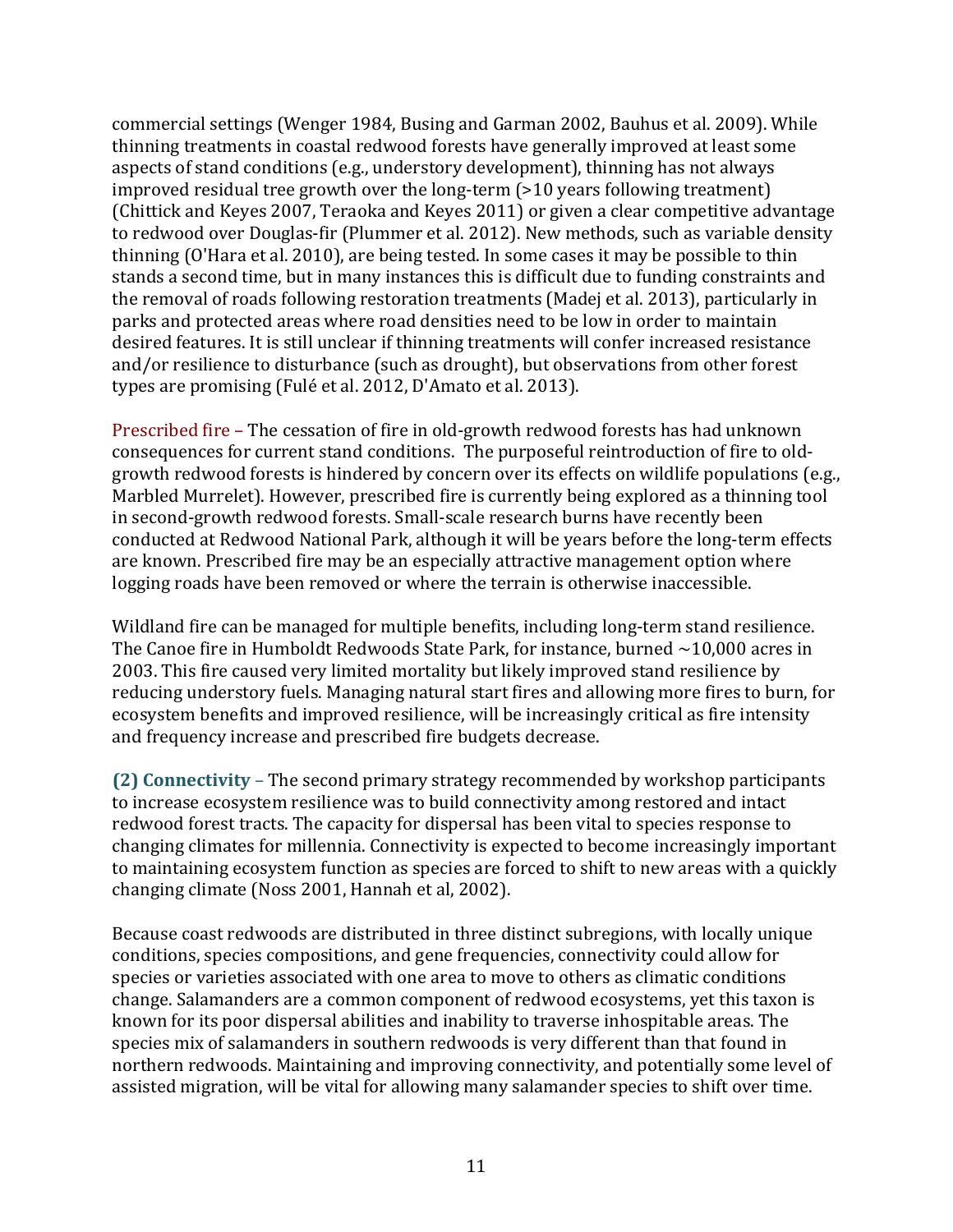In the northernmost subregion of the coast redwood forest, there is a large gap of protected areas between Redwood National Park and Prairie Creek Redwood State Park. This is private timberland and contains the mouth of the Klamath River. If these lands were managed for restoration, connectivity and natural dispersal of species would likely be enhanced.

Connectivity is a commonly recommended adaptation strategy for conservation planning, yet it remains difficult to define and monitor. Most evidence for the importance of connectivity comes from behavioral studies and studies of individual species rather than studies of ecosystems. Yet the importance of structural connectivity is becoming more widely understood and measurable with advances in modeling and mapping techniques (Doerr et al. 2010). Current approaches to managing for connectivity in the coast redwoods ecosystem include mapping intact forest patches to identify priority areas for restoration in the fragmented patches, based on the need to restore and connect large tracts of intact redwood forest. Another valuable approach could be to map "land facets" (areas of uniform topography and soils), which allow for movement across common types of terrain that will remain stable, regardless of climatic conditions. These land facets are expected to facilitate movement of associated species today and in the future (Brost and Beier 2012).

Workshop participants suggested that they need additional information on climate change to help prioritize areas for restoration and connectivity. Many forest patches have been prioritized for restoration due to their value in reconnecting mature forest patches that are currently disconnected, but future restoration in areas where the climate is no longer suitable could become problematic. Because restoration benefits are not realized for many decades, it is vital to invest resources into areas and systems that are expected to remain



Figure 3. Modeled areas of potential future redwood range, including areas of persistence (dark green) and expansion (blue) based on climate envelope model output. Also shown are areas of potentially higher vegetation stability based on MC1 vegetation model output (light green), but not specific to redwoods. Current restoration priority areas for Redwood National Park are inset.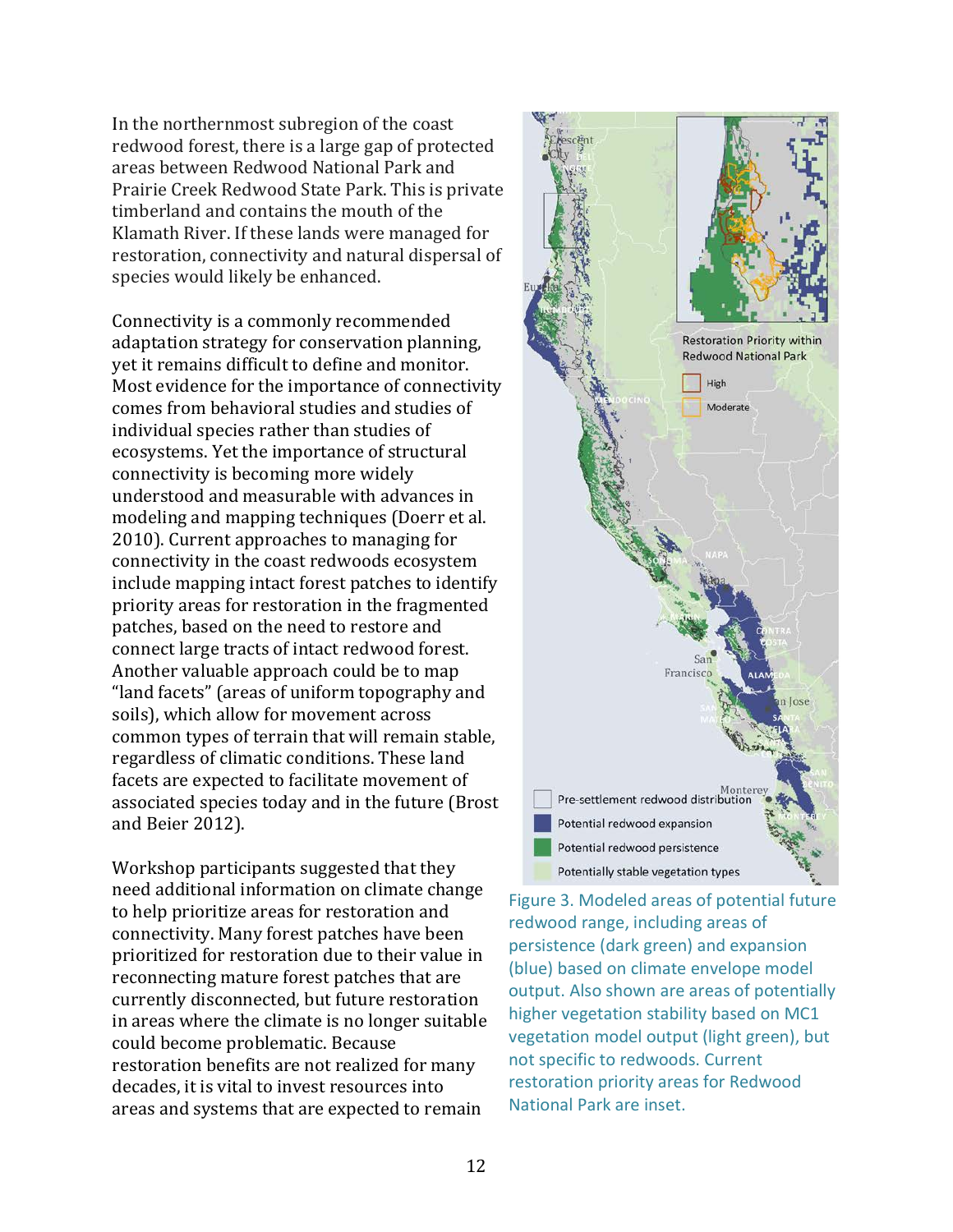viable over longer time frames. Climate envelope models and dynamic vegetation models (such as the MC1 model) can be useful in informing conservation decisions to maximize their conservation return over many decades. This is in line with the LCC's focus on having climate change science incorporated into ongoing management.

In response to this need, we mapped current National Park Service priority restoration areas (shown in inset on Fig. 3), as well as areas projected to have greater potential vegetation stability, based on two different modeling approaches. The first approach was the climate envelope approach described earlier (DellaSala et al., in review), with potential redwood expansion shown in blue and persistence shown in dark green (Fig. 3). In addition, we also mapped estimated vegetation community stability based on the output from the MC1 Dynamic Vegetation Model (Bachelet et al. 2001). MC1, which was run using two different GCMs (GFDL and PCM) based on a high emissions scenario (A2), provides information on the type of dominant vegetation expected based on GCM output values that are then input into the vegetation model. Figure  $3$  shows, in light green, where the MC1 Dynamic Vegetation Model predicts dominant vegetation in 2080 to be the same overall type as it was during the historic period (1961), with agreement among at least two out of the three GCMs. Note that the MC1 Dynamic Vegetation Model output shows vegetation stability for all dominant types of vegetation, not specifically redwood. Of interest are areas that are within the range of coast redwood and that show potentially stable dominant vegetation over time.

**(3) Reducing stressors** – Climate change is already exacerbating stressors to redwood ecosystems, from invasive species to air quality issues. As impacts worsen with climate change, certain thresholds are likely to be passed, beyond which ecosystems or species may be unable to recover. Reducing stressors is expected to lessen the impacts of climate change, thereby forestalling more serious impact and threshold effects. Workshop participants identified a suite of stressors that, if lowered, could increase overall redwood ecosystem resilience. 

It is important to note that climate change itself was identified as a key stressor that needs to be reduced. Actions to reduce greenhouse gas emissions and increase long term carbon stores in forests will help to reduce the overall magnitude of climate change. The forestry sector has an untapped potential to contribute to climate change mitigation (Malhi et al. 2002) with improved forest management practices that sequester and store carbon longterm. As redwoods themselves represent great natural potential for removing  $CO<sub>2</sub>$  from the atmosphere and storing it for centuries, redwood management that includes carbon storage priorities can help to accomplish numerous goals (Gonzales et al. 2010). Examples of increasing carbon stores include forgoing harvest in mature stands (set-asides) and increasing rotation intervals. Proactive private landowners interested in these practices may take advantage of carbon credits under California's Global Warming Solutions Act (AB32). Landowners are paid for the offsets purchased by companies seeking to offset their greenhouse gas emissions.

**(4) Coordinated management across the range of redwoods** – Numerous publications call for more integrated management of natural resources across large landscapes,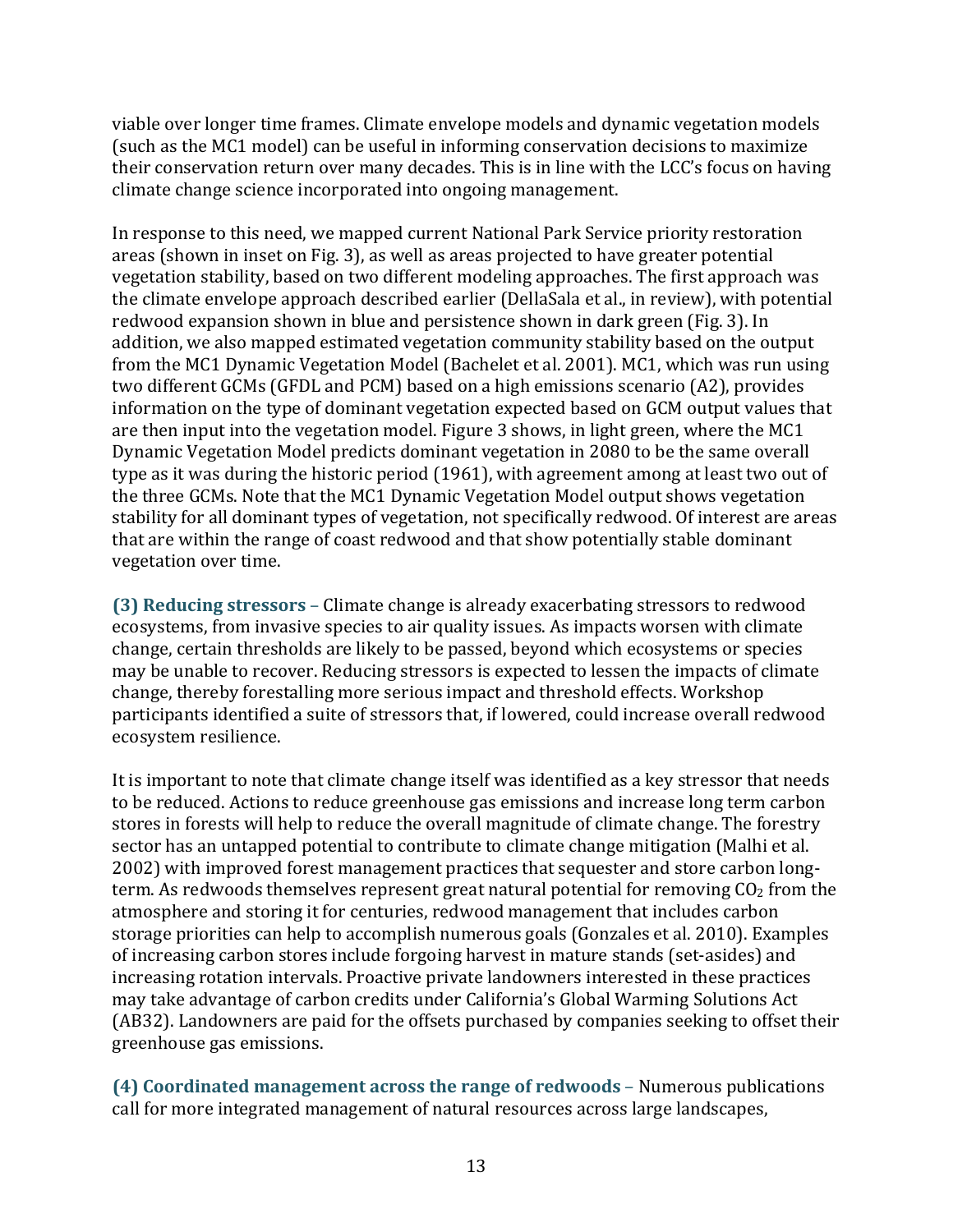specifically in response to climate change (Hannah et al. 2002, Heller and Zavaleta 2009, Hansen and Hoffman 2011, Stein et al. 2014). Scientists and managers at our workshop also called for increased coordination, information sharing, and cross-jurisdictional planning and management across the range of the coast redwood. Such coordination would allow for better understanding of current forest condition and status; prioritization of conservation areas with the greatest likelihood of long-term persistence; management and monitoring of species range shifts in response to climate change; continued access for Native Americans to important cultural resources; better working relationships among the many entities that currently manage redwood forests; and a clear plan that can be shared with the public.

During the redwoods workshop, experts from very different backgrounds identified increased coordination and regional planning as a high priority need, but for different reasons. Those in the forest products industry desired coordinated regional planning as a way to reduce the uncertainty associated with profits and economic viability, while those in the conservation realm desired coordinated regional planning in order to protect the areas with the greatest conservation value over time. Individual Tribal representatives were interested in coordinated regional planning to ensure continued access to and management of culturally important plants and animals on public lands.

As climate change progresses, many species, sub-species, and varieties of organisms associated with redwood ecosystems are expected to continue to shift their ranges (Walther et al. 2002, Parmesan 2006), requiring managers to communicate and plan across jurisdictional boundaries for viable habitat for those species. Private landowners and forestry lands will become increasingly important in monitoring for change and for managing for conservation in a dynamic manner. For some species (e.g., range restricted endemics), assisted migration will be required for continued persistence, as rapid movement by natural dispersal is unlikely for many taxa (McLachlan et al. 2007). In fact, with assisted migration, the northern California coastal region could become an important refuge for a large proportion of California's floristic diversity as declines occur elsewhere due to climate change (Loarie et al. 2008). A new culture of communication, collaboration, and trust will need to be in place for coordinated conservation and management to occur (West et al. 2009).

Because mature redwood forest ecosystems are slow to develop and reach maximum diversity and function after many centuries (Noss 2000), planning now for future forest condition is vital for forest persistence. Yet climate change creates a moving target and a need for redwood refuges and conservation in areas that may not be ideal now, but are expected to support redwoods at different times in the future. Designating areas as important refuges for future redwoods, even if they are not currently a core portion of the range, will require coordination among numerous federal and state agencies, as well as private landowners, well beyond the current range of this iconic species.

#### **WORKSHOP PARTICIPANT CONCERNS**

This workshop brought together many people who are closely involved in charting a path for this important ecosystem in the future. Others will need to be engaged in future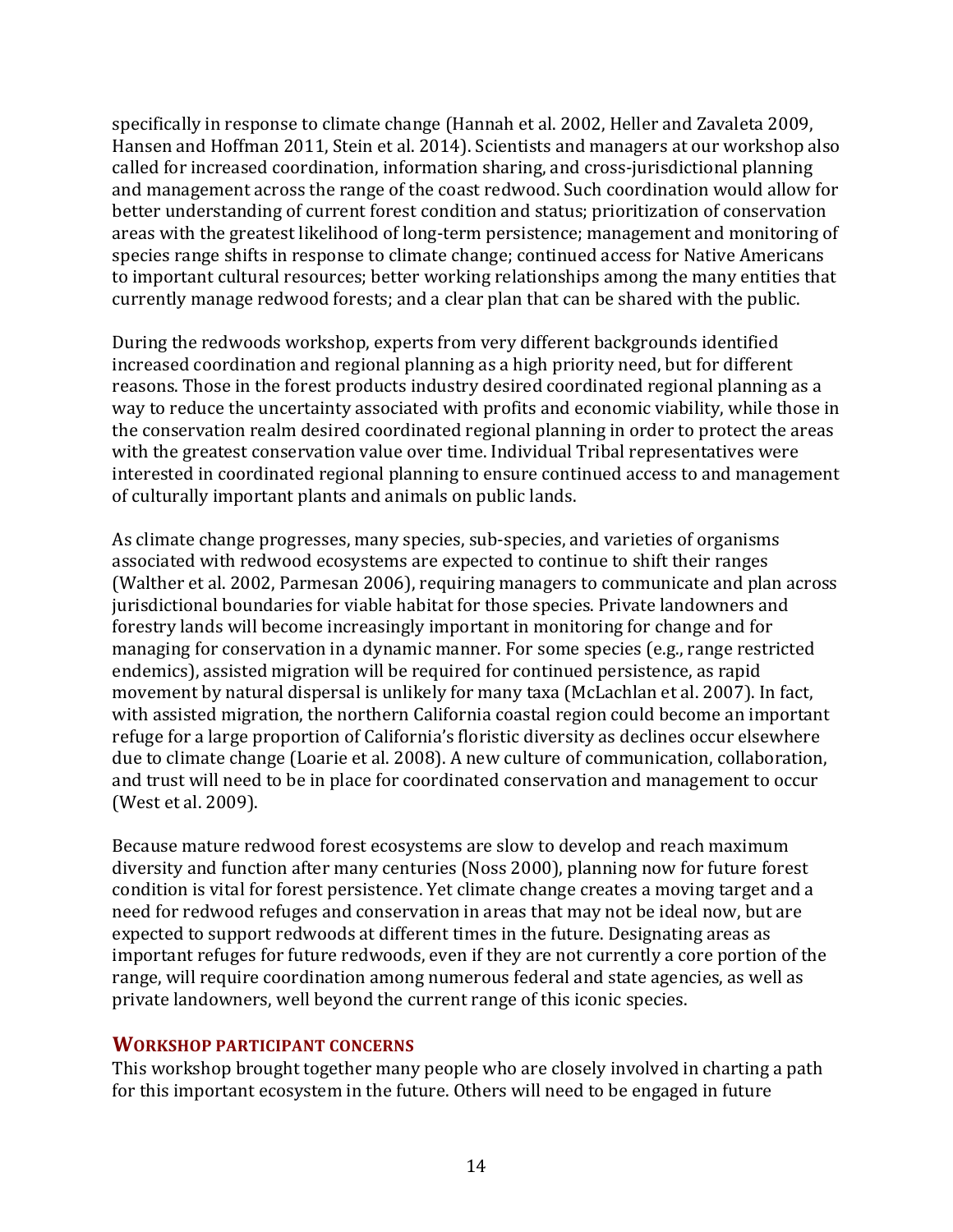outreach and collaborative planning efforts. Participants voiced appreciation for the opportunity to share information and have constructive and low-pressure discussions about legacy conditions, current stressors, economic and ecological viability, and potential future trends.

Overall, most experts and managers recommended focusing on resilience strategies at this time, although resistance strategies (see page 9 for definition) remain worthwhile and will have an important role to play in adaptation. As the ecological response of redwood to climate change becomes more clear over time, transition strategies will increasingly become warranted. Some of the strategies receiving the greatest support were those that speed up the transition from dense, young forest to forest with mature structural components. By moving forests toward late-seral structure and function more quickly, managers are creating increased resilience in the face of drought, disease, invasive species, and fire. Because these strategies can also lead to larger redwoods and faster growth, they are warranted on both conservation lands and timber harvest lands. Both sectors communicated a need for assessment of the most effective restoration techniques and approaches. Participants also communicated a need for information sharing and collaboration across the redwood ecoregion for more cohesive management efforts. Finally, outreach and education on the impacts of climate change and the importance of redwoods conservation in light of climate change was a high priority for workshop participants, in order to build community support (Table 3).

Many participants expressed a need for "no regrets" strategies that increase forest resilience in the face of numerous stressors and different trajectories of change. No regrets strategies are those that are beneficial across a range of potential future conditions, and they often provide both short-term and long-term benefits. Restoration, increased connectivity, reduced stressors, and coordinated management represent no regrets strategies with significant payback regardless of the future trajectory of climate change.

Participants requested future opportunities to continue the discussion and more rigorously develop adaptation strategies. As with most other adaptation planning efforts, adequate funding resources and leadership for strategy development and implementation are lacking (Bierbaum et al. 2013) and will need to be developed. The workshop resulted in a list of information needs (Table 3) that scientists can address in order to bring new information to the next round of collaborative strategizing for the region.

# **CONCLUSIONS**

The redwood region of Northern California has a complex history, with a legacy that will continue to influence future conditions and actions for centuries to come. The complexity and interaction among past management, current stressors, and future climate change exemplify the lesson that while climate change is a global phenomenon, adaptation must be locally specific in order to be effective (Stein et al. 2014). Even with high uncertainty associated with future conditions, leading experts and managers were able to develop strategies that will help ensure continued persistence for coast redwood forests and the diversity of organisms associated with them.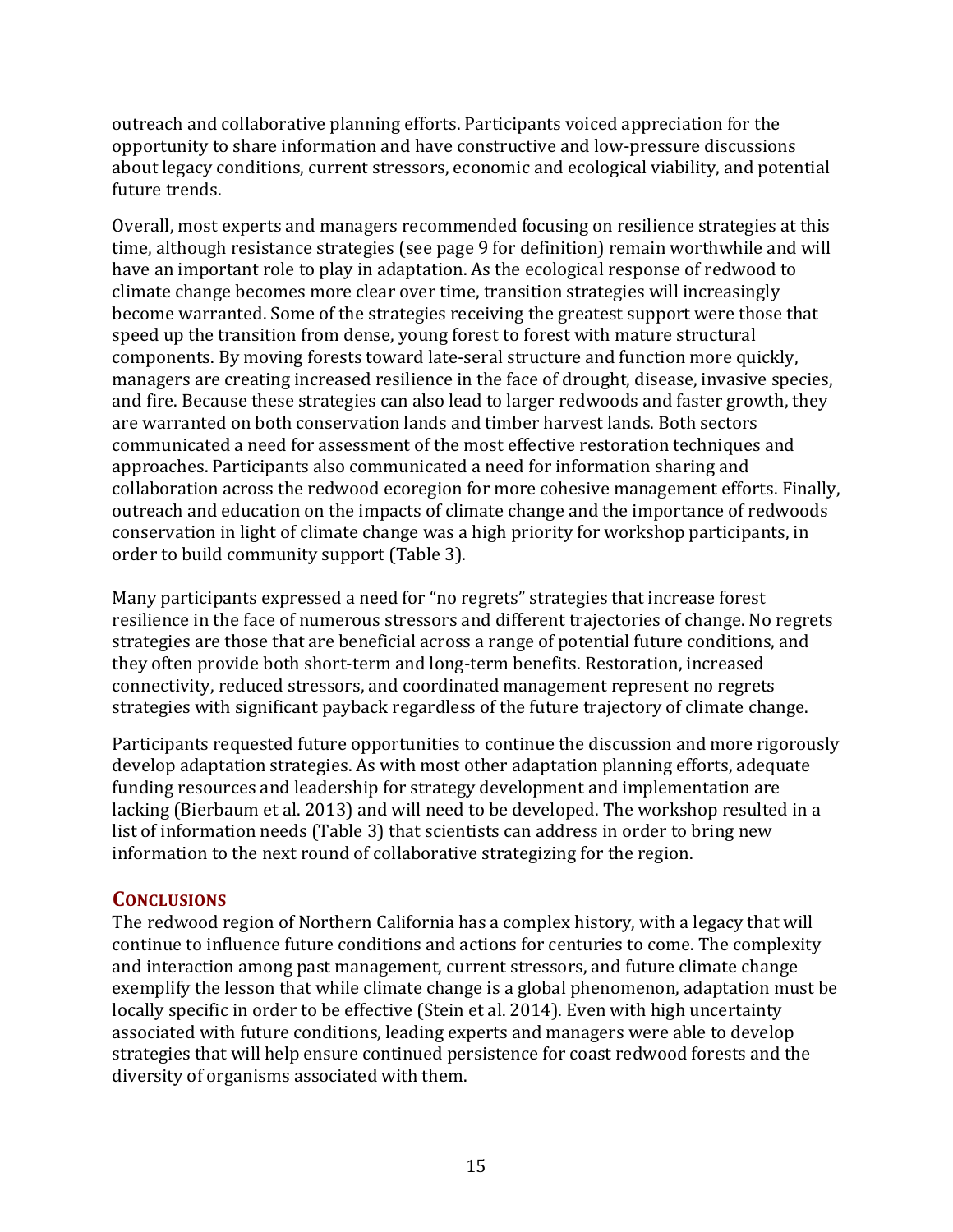While these efforts are focused on the need for climate change adaptation to ensure redwood viability over the coming century, it is important to note the unique position this species holds in efforts to mitigate climate change. Ancient redwoods store as much or more above ground carbon than any other forest system on earth (Gonzales et al. 2010), and individual trees continue to store increasing amounts of carbon for hundreds and even thousands of years (Sillett et al. 2010). By managing redwoods for climate change adaptation, we are harnessing a powerful tool for use in climate change mitigation efforts as well. 

#### **ACKNOWLEDGEMENTS**

This project was the product of effort and support by numerous organizations and individuals. Mary Mahaffey with the NPLCC provided workshop facilitation and support throughout the project. Many individuals with the Society for Conservation Biology (Humboldt State University Chapter) helped to plan and implement the workshop. Climate envelope modeling was conducted by Henrik vanWehrden and Patric Brandt at Leuphana University in Germany. MC1 output and assistance was provided by Ray Drapek and John Kim with the Pacific Northwest Research Station. Save the Redwoods League provided assistance navigating spatial data layers. Mary Ann Madej and Rosemary Sharriff provided review that greatly improved this manuscript. Funding for this effort was provided by the NP LCC, CA LCC and Weeden Foundation. Any use of trade names is for descriptive purposes only and does not imply endorsement by the U.S. Government.

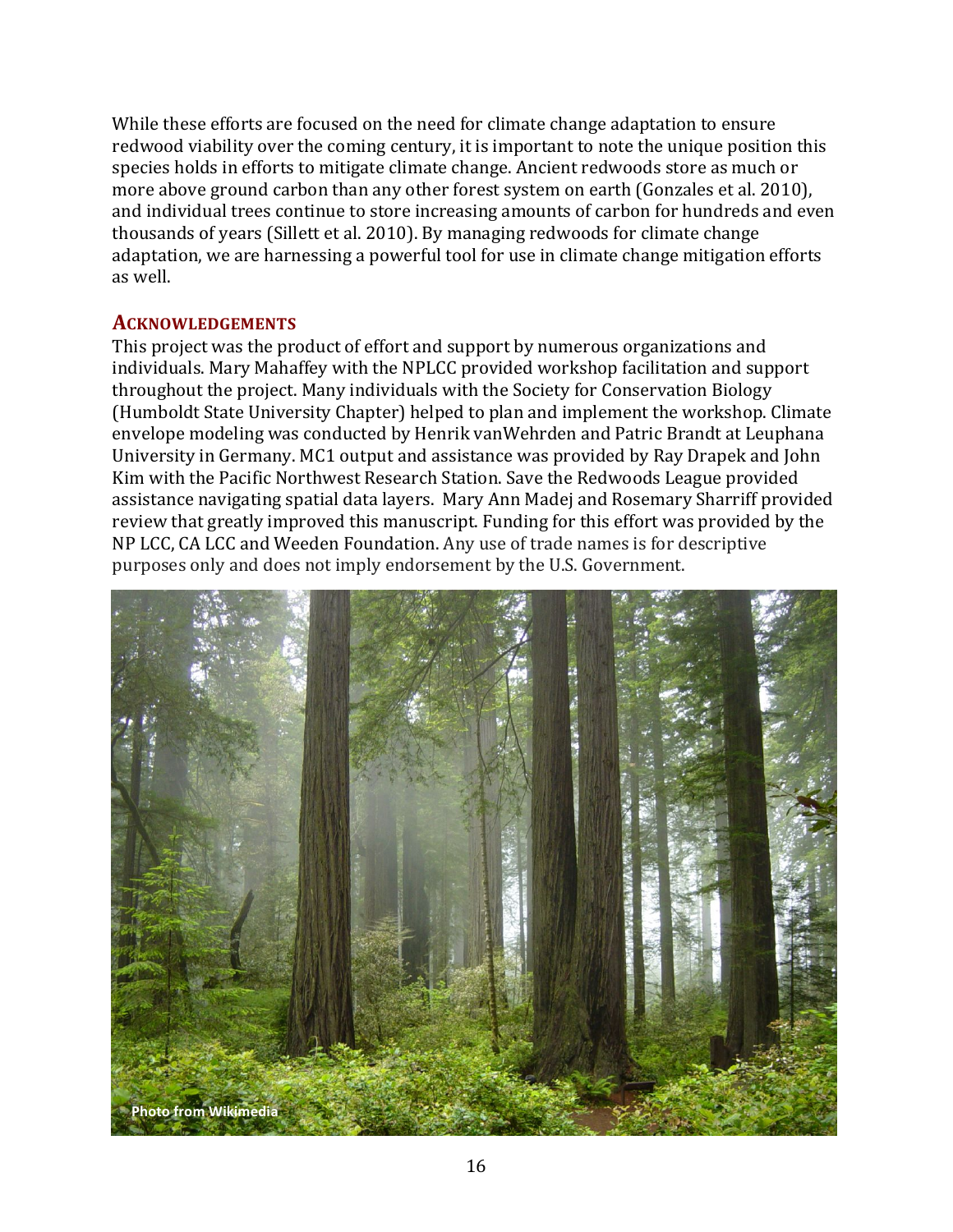Table 1. Comprehensive list of stressors to coast redwoods ecosystems, as identified by redwoods workshop participants.

- Air pollution impacts
- Air and water temperature increases with climate change
- Black bear damage to trees in some areas
- Cultural species management (or lack of) and declines from climate change
- Economics driving management and conservation
- Fern mats affected by changes in moisture and temperatures
- Fire suppression leading to potentially higher severity wildfire
- Fire mortality increases with drought stress and Sudden Oak Death
- Fog declines affecting tree growth, lichen, tree voles and upper canopy species
- Fragmentation (lack of connectivity) among patches of old growth and restored areas
- High density Douglas-fir regrowth, causing poor growth rates
- Homogeneous stands affected by a lack of disturbance
- Hydrology changes from human use and land use
- Illegal marijuana growing, pesticides, herbicides
- Invasive species, including fungus affecting amphibians, exacerbated by warming
- Management focused on single species and policies that lead to prohibitive complexity
- Management not integrated or collaborative across the region
- Ocean acidification
- Overgrazing
- Pests and pathogens increasing with climate change
- Population growth and land use change pressures
- Predation by corvids increasing (due to changes in habitat), affecting protected species
- Riparian area buffer size not protective enough
- Road erosion and sedimentation of streams increasing with climate change
- Seed availability from different zones shifting with climate change
- Species composition changes with climate change
- Storm severity increases with climate change, causing flooding and windstorms
- Timber harvest management leading to slash, pollution, and soil damage
- Young age classes dominate the region and are more prone to fire and invasive species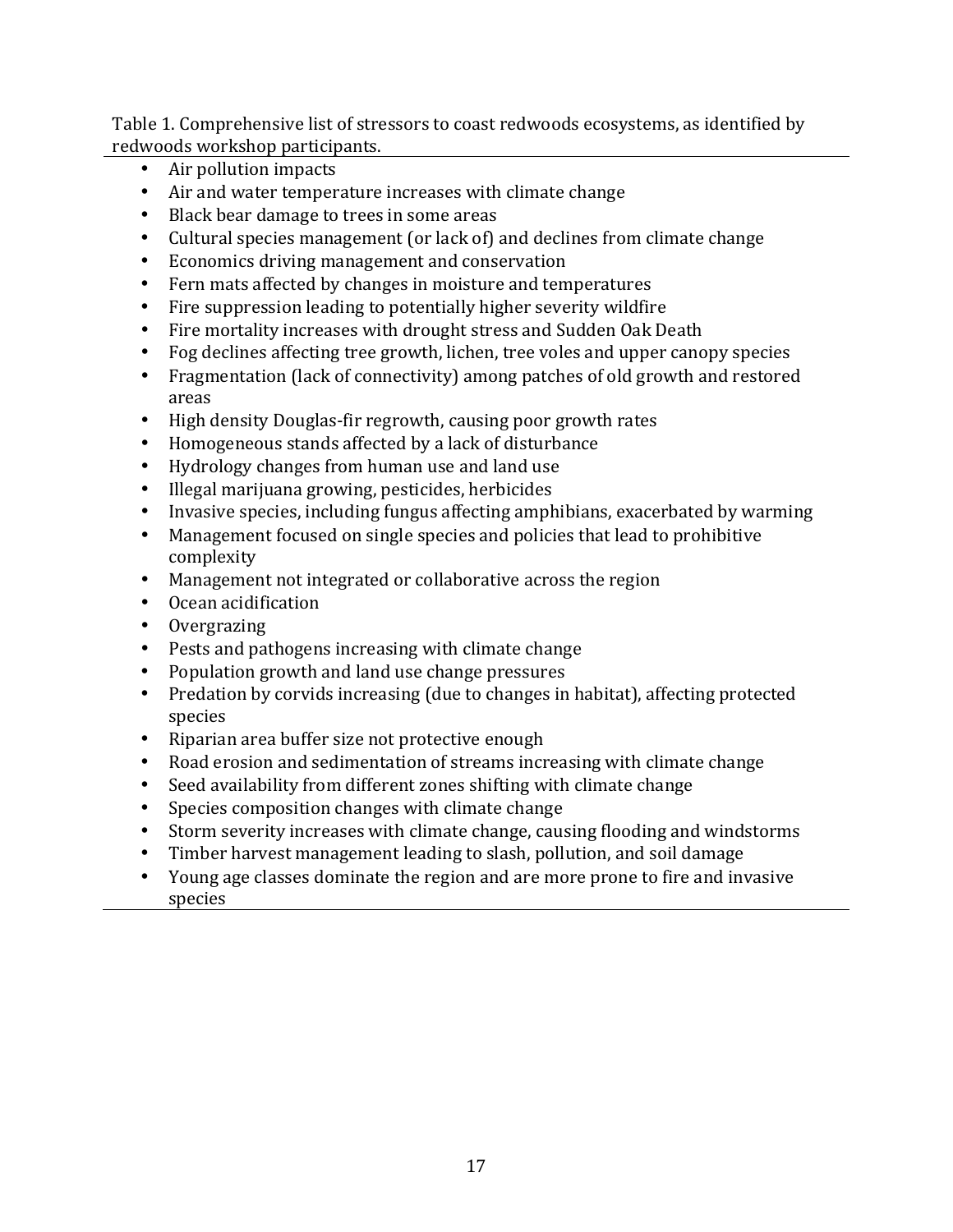| Strategies                                                                                                                          | Resilience     | Resistance     | Transition     | Total        |
|-------------------------------------------------------------------------------------------------------------------------------------|----------------|----------------|----------------|--------------|
| Return to historic old-growth<br>structure and condition                                                                            | 2              | 3              |                | 5            |
| a) by increasing use of prescribed<br>fire, especially in old growth                                                                | 5              | 5              |                | 10           |
| b) by thinning in overly dense<br>young forest                                                                                      | 5              | $\overline{4}$ |                | 9            |
| Reduce stressors, including roads,<br>agricultural conversion,<br>fragmentation, harvest practices,<br>invasive species, and others | 2              | 2              | $\mathbf{1}$   | 5            |
| Increase connectivity among intact<br>forest patches (incentives for<br>landowners)                                                 | 3              | $\mathbf{1}$   |                | 4            |
| Manage at range-wide scale, across<br>land ownership (regulatory reform,<br>where needed)                                           | $\mathbf{1}$   | 2              | $\mathbf{1}$   | 4            |
| Retain and protect biological diversity                                                                                             | $\overline{2}$ | $\mathbf{1}$   |                | 3            |
| Increase education and outreach                                                                                                     | $\mathbf{1}$   | $\mathbf{1}$   | $\mathbf{1}$   | 3            |
| Manage for a different type of old<br>growth than what was previously<br>there                                                      | $\mathbf{1}$   |                | $\overline{2}$ | 3            |
| Use adaptive management approach                                                                                                    | $\mathbf 1$    | $\mathbf{1}$   |                | 2            |
| Apply a variety of different treatments<br>across the landscape                                                                     | $\mathbf{1}$   |                | 1              | 2            |
| Monitor to determine when to<br>transition                                                                                          |                |                | 2              | 2            |
| Plant new species and genotypes                                                                                                     |                |                | 2              | 2            |
| Protect ecosystem processes                                                                                                         | $\mathbf{1}$   |                |                | $\mathbf{1}$ |
| Protect areas that are intact<br>(especially northern portion of the<br>range)                                                      | $\mathbf{1}$   |                |                | $\mathbf{1}$ |
| Policy change for better management                                                                                                 | $\mathbf{1}$   |                |                | 1            |
| Embrace change                                                                                                                      |                |                | 1              | 1            |

Table 2. Strategies recommended by workshop participants are listed in the first column. The number of individuals recommending each strategy for building resilience, increasing resistance, or facilitating transition is shown in columns 2-4.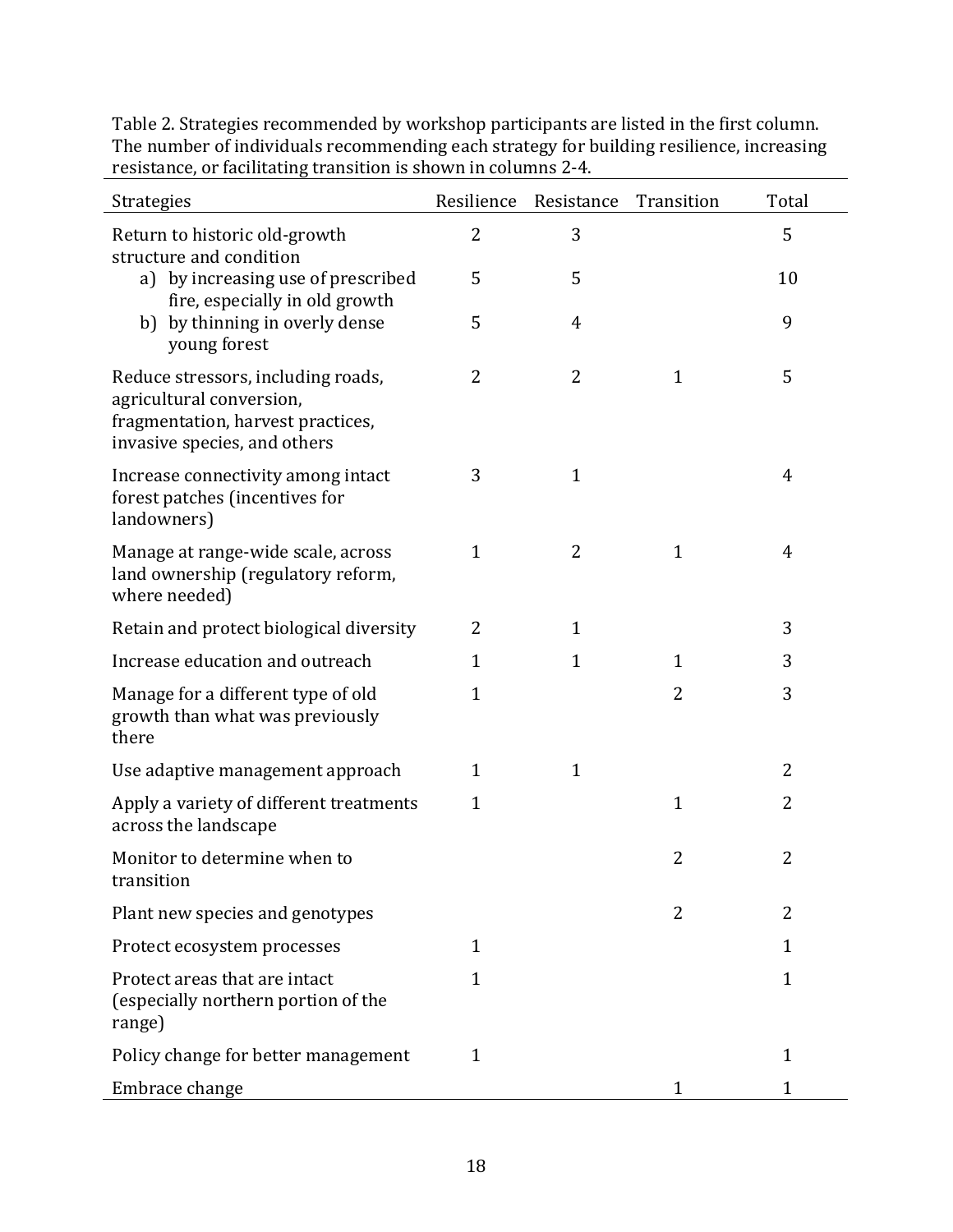| Identify refugia (areas expected to<br>retain redwood and associated<br>species and/or habitats)             |  |
|--------------------------------------------------------------------------------------------------------------|--|
| Incorporate climate change into forest<br>planning processes and timeframes                                  |  |
| Paradigm change throughout the<br>region in how people use and manage<br>resources and relate to one another |  |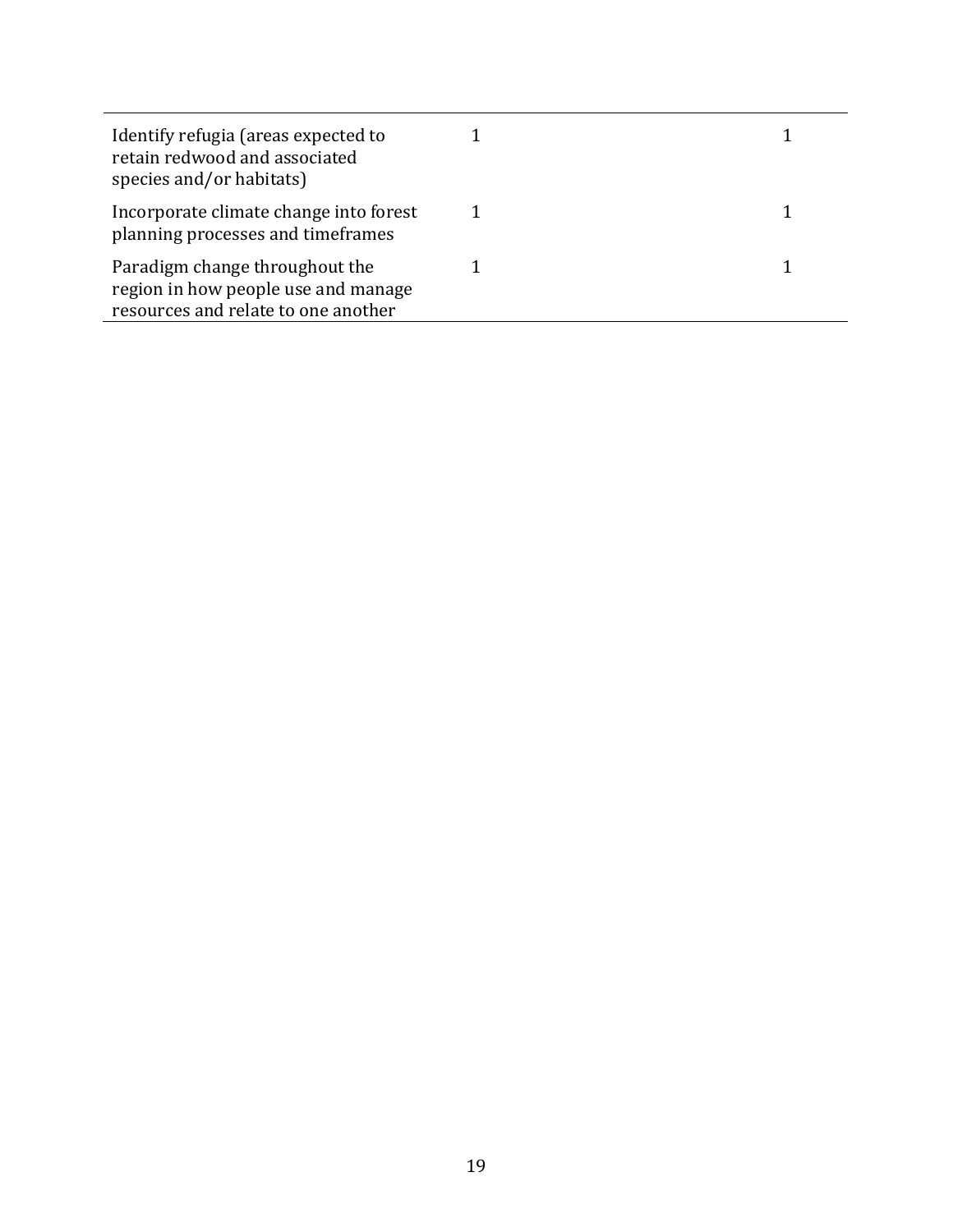Table 3. Information needs identified and prioritized by workshop participants. Those needs in bold received four or more votes as highest priority.

Research

- Modeling to identify areas of higher and lower vulnerability to climate change
- Science to inform harvest management to increase forest resilience
- Research results to inform silvicultural treatments for restoration, including **best practices, scale and timeframe**
- Information on expected changes in precipitation and fog
- Information on physiological thresholds and water requirements for plants and animals
- Information on thresholds for when management action is required
- More information on stressor effects and interactions
- Canopy monitoring
- Soil microbe community research

Assessment

- Geospatial analysis (mapping) of current forest distribution and characteristics (forest age, forest ownership, past management, etc.)
- Identification of priority stands and surrounding wetlands and drainages
- Synthesis and assessment of management techniques

Tools

- Clearinghouse for information pertinent to the region, including current forest status, ownership, who is monitoring what, where
- Online tools for sharing information and communication across entities

Approach and Collaboration

- Reconciliation of restoration efforts and timber management
- Prioritization strategy and regional plan for funding and effort
- Identify commonalities among neighbors that have different objectives
- More resources (money) for restoration and management
- Ongoing communication and collaboration across land ownerships
- Integrate monitoring efforts

Education

- Education on opportunities and limitations of carbon credits to fund **conservation**
- Information on how to create incentives for restoration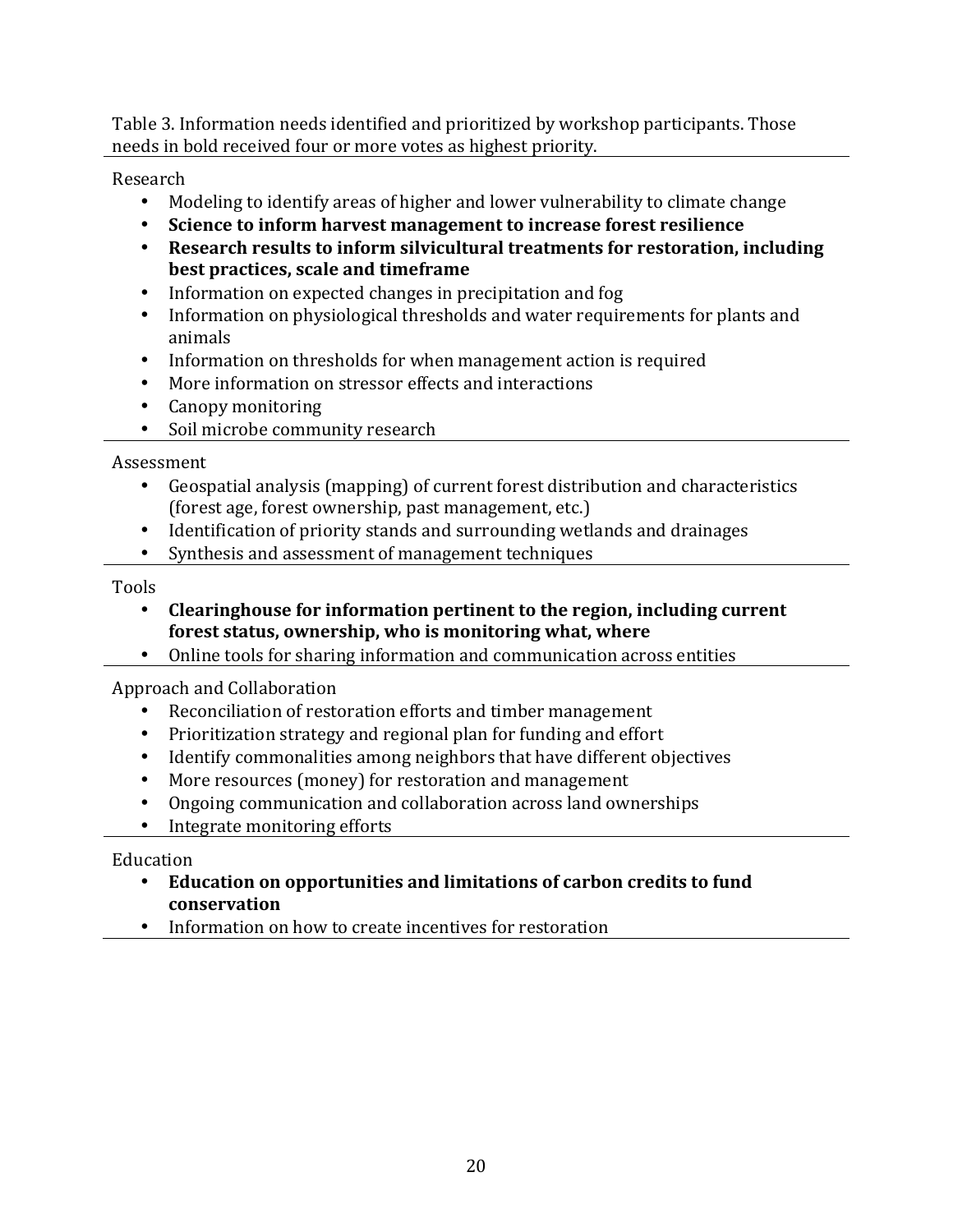### **REFERENCES**

- Allen, C. D., A. K. Macalady, H. Chenchouni, D. Bachelet, N. McDowell, M. Vennetier, T. Kitzberger, A. Rigling, D. D. Breshears, E. H. Hogg, P. Gonzalez, R. Fensham, Z. Zhang, J. Castro, N. Demidova, J.-H. Lim, G. Allard, S. W. Running, A. Semerci, and N. Cobb. 2010. A global overview of drought and heat-induced tree mortality reveals emerging climate change risks for forests. Forest Ecology and Management 259:660-684.
- Arno, St. F. and S. Allison-Bunnell. 2002. Flames in our forest: Disaster or renewal? Washington D. C.: Island Press.
- Azevedo, J. and D. L. Morgan. 1974. Fog precipitation in coastal California forests. Ecology 55, no. 5.
- Bachelet, D., J. M. Lenihan, C. Daly, R. P. Neilson, D. S. Ojima, and W. J. Parton. 2001. MC1: a dynamic vegetation model for estimating the distribution of vegetation and associated carbon, nutrients, and water—technical documentation. Version 1.0. Gen. Tech. Rep. PNWGTR- 508. Department of Agriculture, Forest Service, Pacific Northwest Research Station, Portland.
- Bauhus, J., K. Puettmann, and C. Messier. 2009. Silviculture for old-growth attributes. Forest Ecology and Management 258:525-537.
- Beschta, R. L. 1978. Long-term patterns of sediment production following road construction and logging in the Oregon Coast Range. Water Resources Research 14:1011 - 1016.
- Bierbaum, R., J. B. Smith, A.Lee, M. Blair, L. Carter, F. S. Chapin III, P. Fleming, S. Ruffo, M. Stults, S. McNeeley, E. Wasley, and L. Verduzco. 2013. A comprehensive review of climate adaptation in the United States: more than before, but less than needed. Mitigation and Adaptation Strategies for Global Change 18:361-406.
- Brost, B. M. and P. Beier. 2012. Comparing linkage designs based on land facets to linkage deisgns based on focal species. PLOSone. DOI: 10.1371/journal.pone.0048965.
- Brown, P. M. and W. T. Baxter. 2003. Fire history in coast redwood forests of the Mendocino Coast, California. Northwest Science 77, no. 2: 147-158.
- Brown, P. M., M. W. Kaye, and D. Buckley. 1999. Fire history in Douglas-fir and coast redwood forests at Point Reyes National Seashore, California. Northwest Science 73: 205-216.
- Burgess, S. S. O. and T. E. Dawson. 2004. The contribution of fog to the water relations of Sequoia sempervirens (D. Don): foliar uptake and prevention of dehydration. Plant Cell and Environment 27: 1023-1034.
- Busing, R. and S. Garman. 2002. Promoting old-growth characteristics and long-term wood production in Douglas-fir forests. Forest Ecology and Management 160:161-175.
- Busing, R. T. and T. Fujimori. 2002. Dynamics of composition and structure in an old Sequoia sempervirens forest. Journal of Vegetation Science 13:785-792.
- Carroll, A. L., S.C. Sillett and R.D. Kramer. 2014. Millennium-scale crossdating and interannual climate sensitivities of standing California redwoods. PloS one 9: e102545.
- Chittick, A. J. and C. R. Keyes. 2007. Holter Ridge thinning study, Redwood National Park: Preliminary results of a 25-year retrospective. Pp. 271-280 *in* Proceedings of the Redwood Region Forest Science Symposium: What Does the Future Hold? USDA Forest Service Gen. Tech. Rep. PSW-GTR-194.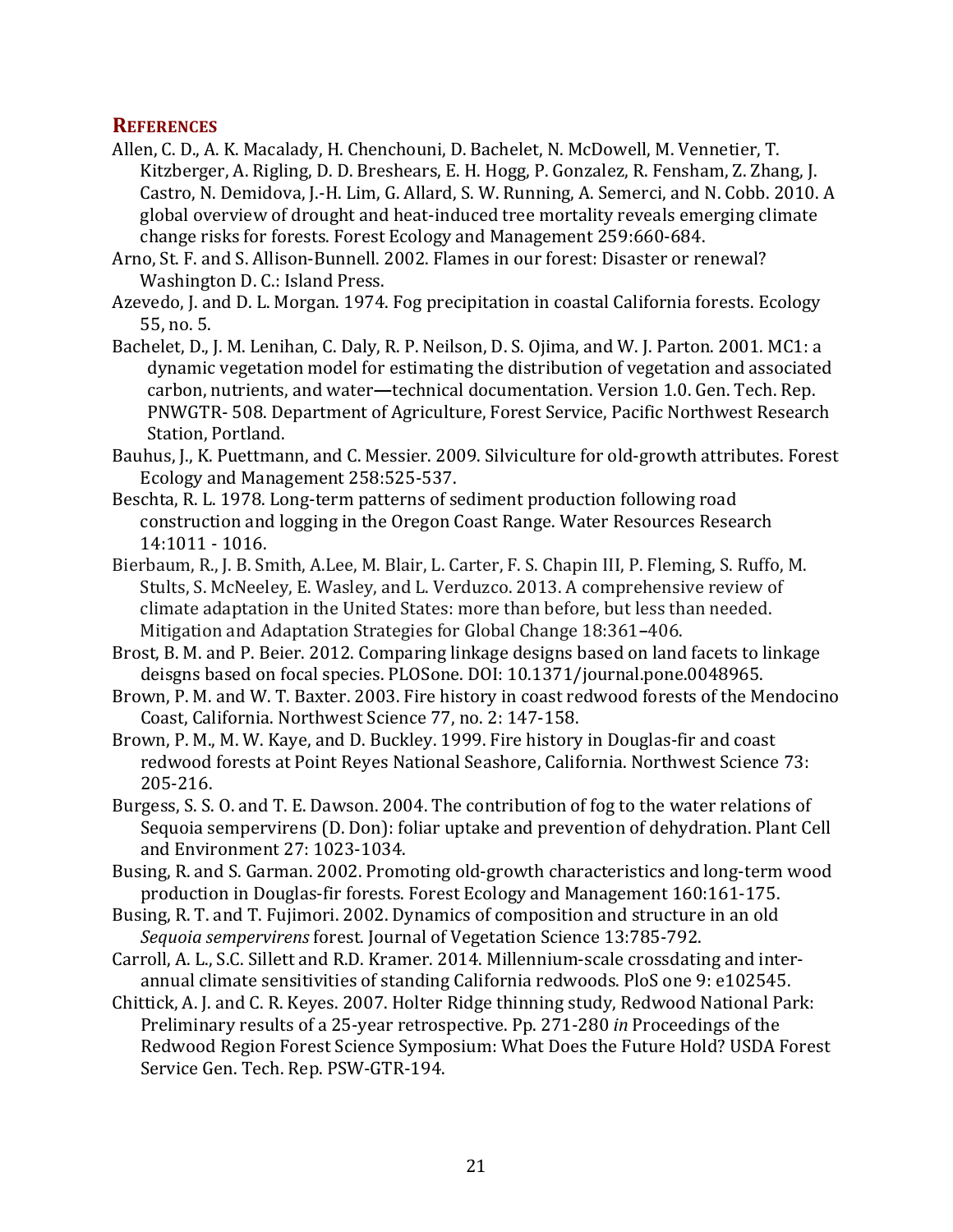- D'Amato, A. W., J. B. Bradford, S. Fraver, and B. J. Palik. 2013. Effects of thinning on drought vulnerability and climate response in north temperate forest ecosystems. Ecological Applications 23:1735-1742.
- Dawson, T. E. 1998. Fog in the California redwood forest: ecosystem inputs and use by plants. Oecologia 117: 476-485.
- DellaSala, D., P. Brandt, M. Koopman, J. Leonard, C. Meisch, P. Herzog, P. Alaback, M. Goldstein, S. Jovan, A. Mackinnon, H. von Wehrden. In review. Climate change may trigger broad shifts in North America's Pacific coastal temperate rainforests.
- Doerr, V. A. J., T. Barrett, and E. D. Doerr. 2010. Connectivity, dispersal behavior, and conservation under climate change: a response to Hodgson et al. Journal of Applied Ecology 48:143-147.
- Douglas, R. B. and T. Bendure. 2012. Post-fire Response of Coast Redwood One Year After the Mendocino Lightning Complex Fires. Pp. 363-371 *in* Proceedings of the Coast Redwood Forests in a Changing California: A Symposium for Scientists and Managers. R. Standiford, T. Weller, D. Piirto, and J. Stuart, Eds. USDA Forest Service Pacific Southwest Research Station. PSW-GTR-238.
- Finney, M. A. and R. E. Martin. 1993. Modeling effects of prescribed fire on young-growth coast redwood trees. Canadian Journal of Forest Research 23:1125-1135.
- Forman, R. T. T. and L. E. Alexander. 1998. Roads and their major ecological effects. Annual Review in Ecology and Systematics 8:629-644.
- Frederickson, D.A., 1984. The north coast region. Pp. 471-527 *in* California Archaeology. Moratto, M. J., Ed.. Academic Press, Orlando.
- Fritz, E. 1957. The life and habits of redwood the extraordinary are described by an authority. Western Conservation Journal 14:4-7.
- Fried, J. S., M. S. Torn, and E. Mills. 2004. The impact of climate change on wildfire severity: a regional forecast for Northern California. Climatic Change 64: 169-191.
- Fulé, P. Z., J. E. Crouse, J. P. Roccaforte, and E. L. Kalies. 2012. Do thinning and/or burning treatments in western USA ponderosa or Jeffrey pine-dominated forests help restore natural fire behavior? Forest Ecology and Management 269:68-81.
- Gelbard, J. L. and S. Harrison. 2003. Roadless habitats as refuges for native grasslands: interactions with soil, aspect, and grazing. Ecological Applications 13:404-415.
- Gonzales, P., G. P. Asner, J. J. Battles, M. A. Lefsky, K. M. Waring, and M. Palace. 2010. Forest carbon densities and uncertainties from Lidar, QuickBird, and field measurements in California. Remote Sensing of Environment 114:1561-1575.
- Hageseth, K. K. 2008. Vegetation change over time in naturally regenerating Coast Redwood communities. Master's Thesis. Paper 3574. http://scholarworks.sjsu.edu/etd\_theses/3574.
- Hannah, L., G. F. Midgley and D. Millar. 2002. Climate change integrated conservation strategies. Global Ecology and Biogeography 11:485-495.
- Hansen, L. J. and J. R. Hoffman. 2011. Climate Savvy: Adapting Conservation and Resource Management to a Changing World. Island Press. Washington D.C.
- Heller, N. E. and E. S. Zavaleta. 2009. Biodiversity management in the face of climate change: A review of 22 years of recommendations. Biological Conservation: 142: 14-32.
- Hickman, J. C., Ed. 1993. The Jepson manual: Higher plants of California. Berkeley, CA. University of Berkeley Press.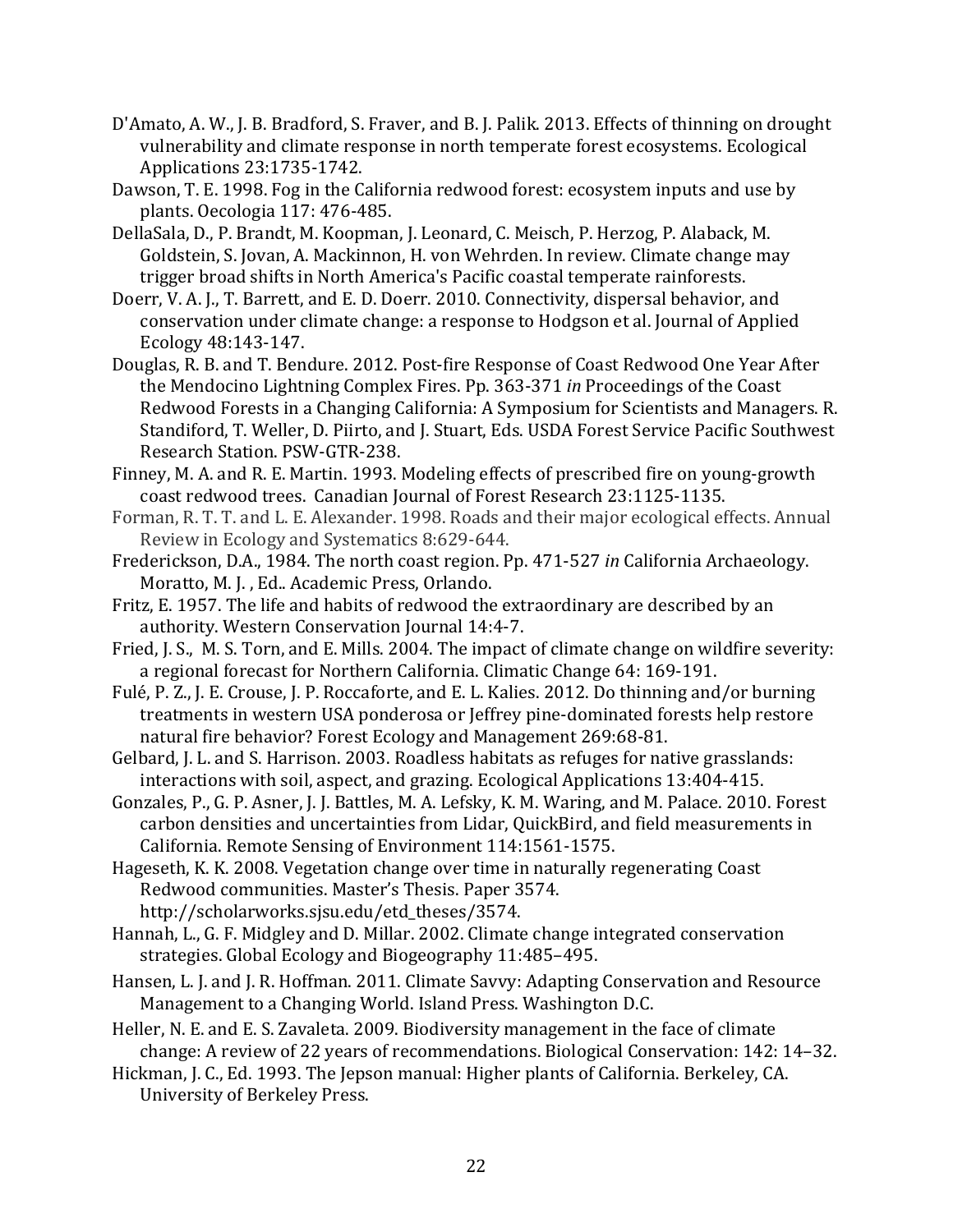Jackson, S. T. and R. J. Hobbs. 2009. Ecological restoration in the light of ecological history. Science 325:567-569.

Johnstone, J. A. and T. E. Dawson. 2010. Climatic context and ecological implications of summer fog decline in the coast redwood region. PNAs 107:4533-4538.

Lazzeri-Aerts, R. A. 2011. Post-fire analysis of Sequoia sempervirens forests on the central coast of California *Master's Thesis.* Paper 3938. 

http://scholarworks.sjsu.edu/etd\_theses/3938 

Lindenmayer, D. B. and Fischer, J. 2006. Habitat fragmentation and landscape change: an ecological and conservation synthesis. Island Press, Washington D.C.

Loarie S. R., Carter B. E., Hayhoe K., McMahon S., Moe R., et al. 2008. Climate Change and the Future of California's Endemic Flora. PLoS ONE 3(6): e2502. doi:10.1371/journal.pone.0002502

Lorimer, C. G., D. J. Porter, M. A. Madej, J. D. Stuart, S. D. Veirs Jr., S. P. Norman, K. L. O'Hara, and W. J. Libby. 2009. Presettlement and modern disturbance regimes in coast redwood forests: Implications for the conservation of old-growth stands. Forest Ecology and Management 258:1038-1054.

Madej, M., J. Seney, and P. van Mantgem. 2013. Effects of road decommissioning on carbon stocks and emissions in north coastal California. Restoration Ecology 21:439-446.

Malhi, Y., P. Meir, and S. Brown. 2002. Forests, carbon, and global climate. Philosophical Transactions A. Mathematics, Physics, Engineering Science 360:1567-1591.

Marsh, D. M., G. S. Milam, N. P. Gorham, and N. G. Beckman. 2005. Forest roads as partial barriers to terrestrial salamander movement. Conseration Biology 19:2004-2008.

McKenzie, D. Z. Gedalof, D. Peterson, and P. Mote. 2004. Climatic change, wildfire and conservation. Conservation Biology 18:890-902.

Melillo, J. M., T. C. Richmond, and G. W. Yohe, Eds., 2014: *Climate Change Impacts in the United States: The Third National Climate Assessment*. U.S. Global Change Research Program, 841 pp. doi:10.7930/J0Z31WJ2.

Metz, M. R., K. M. Frangioso, R. K. Meentemeyer, and D. M. Rizzo. 2012. The Effects of Sudden Oak Death and Wildfire on Forest Composition and Dynamics in the Big Sur Ecoregion of Coastal California. Pp. 373-376 *in* Proceedings of the Coast Redwood Forests in a Changing California: A Symposium for Scientists and Managers. R. Standiford, T. Weller, D. Piirto, and J. Stuart, Eds. USDA Forest Service Pacific Southwest Research Station. PSW-GTR-238.

Metz, J. M., J. M. Varner, K. M. Frangioso, R. K. Meentemeyer, and D. M. Rizzo. 2013. Unexpected redwood mortality from synergies between wildfire and an emerging infectious disease. Ecology 94:2152-2159.

Millar, C. I., N. L. Stephenson, and S. L. Stephens. 2007. Climate change and forests of the future: managing in the face of uncertainty. Ecological Applications 17:2145-2151.

Norman, S.P., 2007. A 500-year record of fire from a humid coast redwood forest. Report to Save-the-Redwoods League, 34 pp. Available at www.savetheredwoods.org/grant/ fires-were-common-in-rainy-northern-forests.

Noss, Reed F., ed. 2000. The redwood forest: History, ecology, and conservation of the Coast Redwoods. Washington D.C: Island Press.

NPLCC. 2012. NPLCC Strategy For Science and Traditional Ecological Knowledge, 2013-2016. (Version 1.0). Downloaded at http://nplcc.s3.amazonaws.com/about/S-TEK+Strategy\_Final\_11-2012.pdf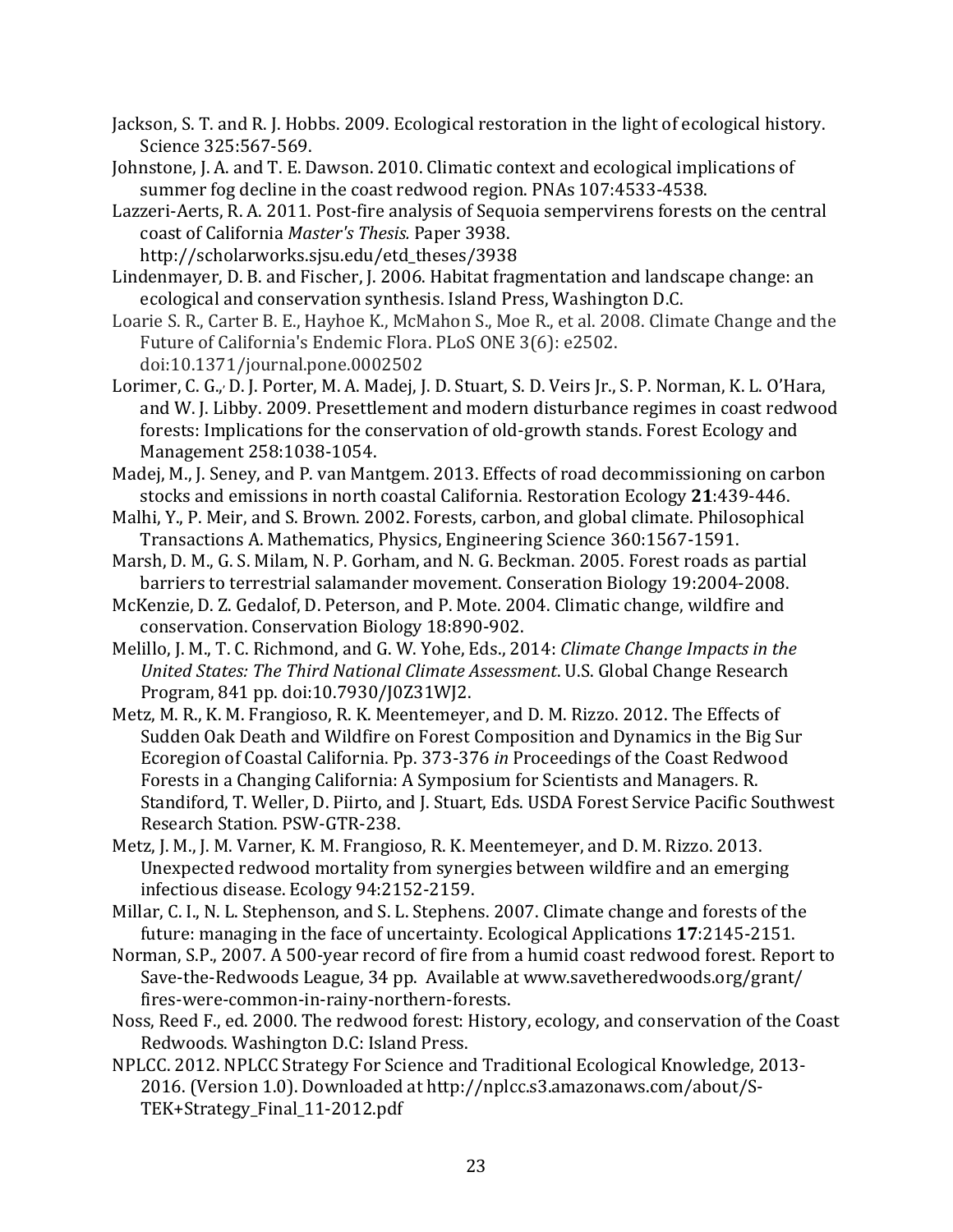O'Hara, K. L., J. C. B. Nesmith, L. Leonard, and D. J. Porter. 2010. Restoration of old forest features in coast redwood forests using early-stage variable-density thinning. Restoration Ecology 18:125-135.

Parmesan, C. 2006. Ecological and evolutionary responses to recent climate change. Annual Review of Ecology, Evolution, and Systematics 37: 637-669.

- Pierce, D. W., T. Das, D. R. Cayan, E. P. Maurer, M.L. Miller, Y. Bao, M. Kanamitsu, K. Yoshimura, M. A. Snyder, L. C. Sloan, G. Franco, M. Tyree. 2013. Probabilistic estimates of future changes in California temperature and precipitation using statistical and dynamical downscaling. Climate Dynamics 40:836-56.
- Pitlick, J. 1995. Sediment routing in tributaries of the Redwood Creek Basin, Northwestern California. *In* K. M. Nolan, H. M. Kelsey, and D. C. Marron, Eds. Geomorphic Processes and Aquatic Habitat in the Redwood Creek Basin, Northwestern California. U.S. Geological Survey Professional Paper 1454.
- Plummer, J. F., C. R. Keyes, and J. M. Varner. 2012. Early-Stage Thinning for the Restoration of Young Redwood/Douglas-Fir Forests in Northern Coastal California, USA, ISRN Ecology 2012:1-9.
- Ramage, B. S., K. L. O'Hara, and B. T. Caldwell. 2010. The role of fire in the competitive dynamics of coast redwood forests. Ecosphere 1:art20. doi:10.1890/ES1810-00134.00131.
- Reid, L. M. and E. T. Keppeler. 2012. Landslides after clearcut logging in a coast redwood forest. Pp. 163-172 *in* Proceedings of the Coast Redwood Forests in a Changing California: A Symposium for Scientists and Managers. R. Standiford, T. Weller, D. Piirto, and J. Stuart, Eds. USDA Forest Service Pacific Southwest Research Station. PSW-GTR-238.
- Reukema, D. L. 1975. Guidelines for precommercial thinning of Douglas-fir. USDA Forest Service General Technical Report PNW-GTR-30, Portland OR.
- Sawyer, J. O., S. C. Sillett, J. H. Popenoe, A. LaBanca, T. Sholars, D. L. Largent, F. Euphrat, R. F. Noss, and R. Van Pelt. 2000. Characteristics of redwood forests. Pp. 39–79 *in* Noss, R. F., Ed. The Redwood Forest: History, Ecology, and Conservation of the Coast Redwoods. Island Press, Washington, DC, USA.
- Sillett, S. C., R. Van Pelt, G. W. Koch, A. R. Ambrose, A. L. Carroll, M. E. Antoine, and B. M. Mifsud. 2010. Increasing wood production through old age in tall trees. Forest Ecology and Management 259, 976-994.
- Stein, B. A., P. Glick, N. Edelson, and A. Staudt, Eds. 2014. Climate-Smart Conservation: Putting Adaptation Principles into Practice. National Wildlife Federation, Wash. D.C.
- Stephens and Fry. 2005. Fire history in coast redwood stands in the northeastern Santa Cruz mountains, California. Fire Ecology 1:2-19.
- Stephenson, N. L. 1999. Reference conditions for giant sequoia forest restoration: structure, process, and precision. Ecological Applications 9: 1253-1265.
- Teraoka, J. R. and C. R. Keyes. 2011. Low Thinning as a Forest Restoration Tool at Redwood National Park. Western Journal of Applied Forestry 26:91-93.
- Torn, M. S., E. Mills, J. Fried. 1998. Will Climate Change Spark More Wildfire Damage? LBNL Report No. 42592.
- Trombulak, S. C. and C. A. Frissell. 2000. Review of ecological effects of roads on terrestrial and aquatic communities. Conservation Biology 14:18-30.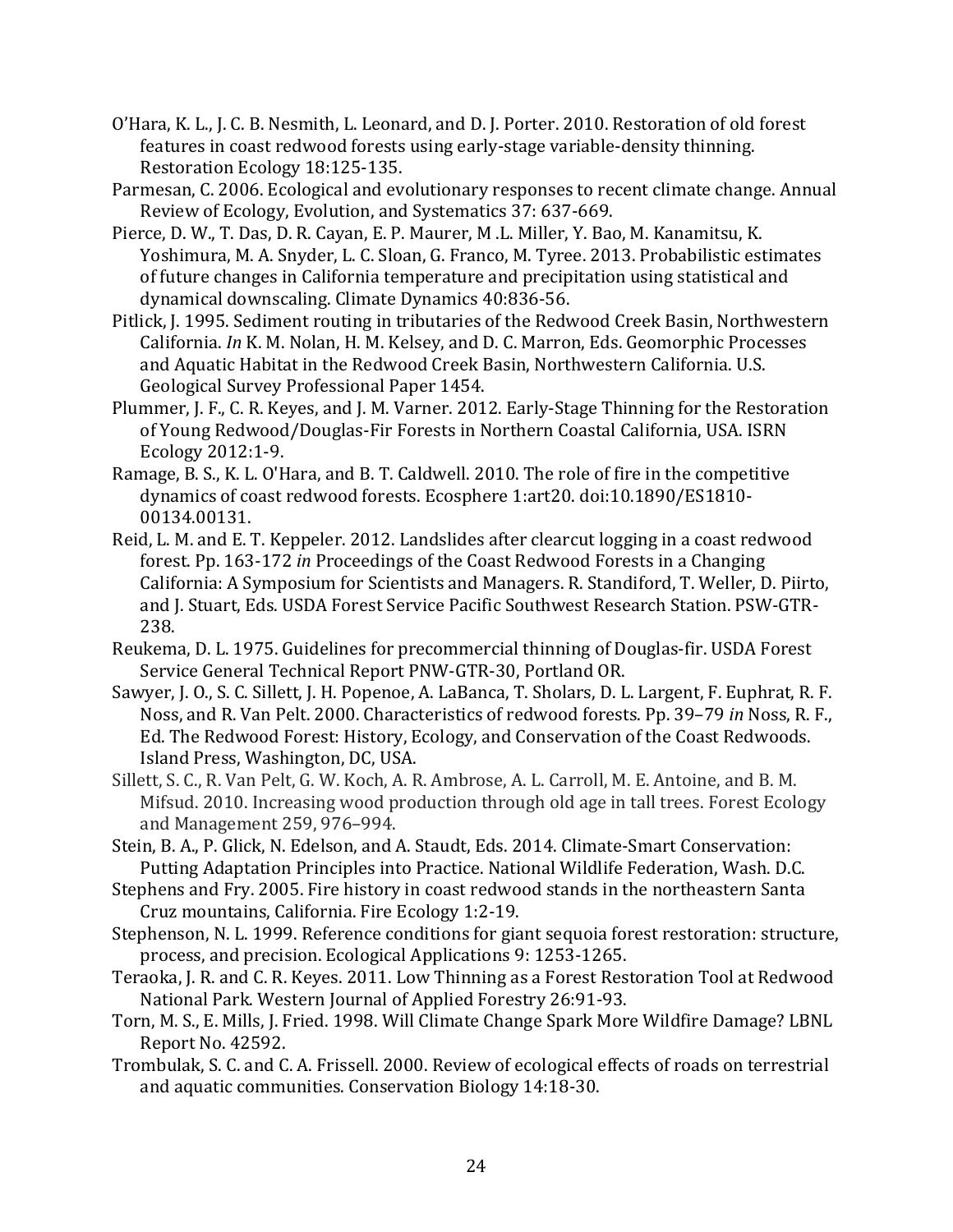- van Mantgem, P. J., N. L. Stephenson, J. C. Byrne, L. D. Daniels, J. F. Franklin, P. Z. Fulé, M. E. Harmon, A. J. Larson, J. M. Smith, A. H. Taylor, and T. T. Veblen. 2009. Widespread increase of tree mortality rates in the western United States. Science 323:521-524.
- van Mantgem, P. J. and J. D. Stuart. 2012. Structure and dynamics of an upland old-growth forest at Redwood National Park, California. Pp. 323-333 *in* Proceedings of coast redwood forests in a changing California: A symposium for scientists and managers. USDA Forest Service Gen. Tech. Rep. PSW-GTR-238. Pacific Southwest Research Station, Albany, CA.
- Walther, G.-R., E. Post, P. Convey, A. Menzel, C. Parmesan, T. J. C. Beebee, J.-M. Fromentin, O. Hoegh-Guldberg, and F. Bairlein. 2002. Ecological responses to recent climate change. Nature 416:390-395.
- Weaver, W. E., D. K. Hagans, and J. H. Popenoe. 1995. Magnitude and causes of gully erosion in Lower Redwood Creek Basin, Northwestern California. *In* K. M. Nolan, H. M. Kelsey, and D. C. Marron, Eds. Geomorphic Processes and Aquatic Habitat in the Redwood Creek Basin, Northwestern California. U.S. Geological Survey Professional Paper 1454.
- Wenger, K. F. 1984. Forestry Handbook,  $2<sup>nd</sup>$  ed. John Wiley & Sons, New York.
- West, J.M., S.H. Julius, P. Kareiva, et al. 2009. U.S. natural resources and climate change: Concepts and approaches for management adaptation. Environmental Management 44: 1001–21.
- Westerling, A. L., B. P. Bryant, H. K. Preisler, T. P. Holmes, H. G. Hidalgo, T. Das, S. R. Shrestha 2011. Climate change and growth scenarios for California wildfire. Climatic Change 109:445-463.